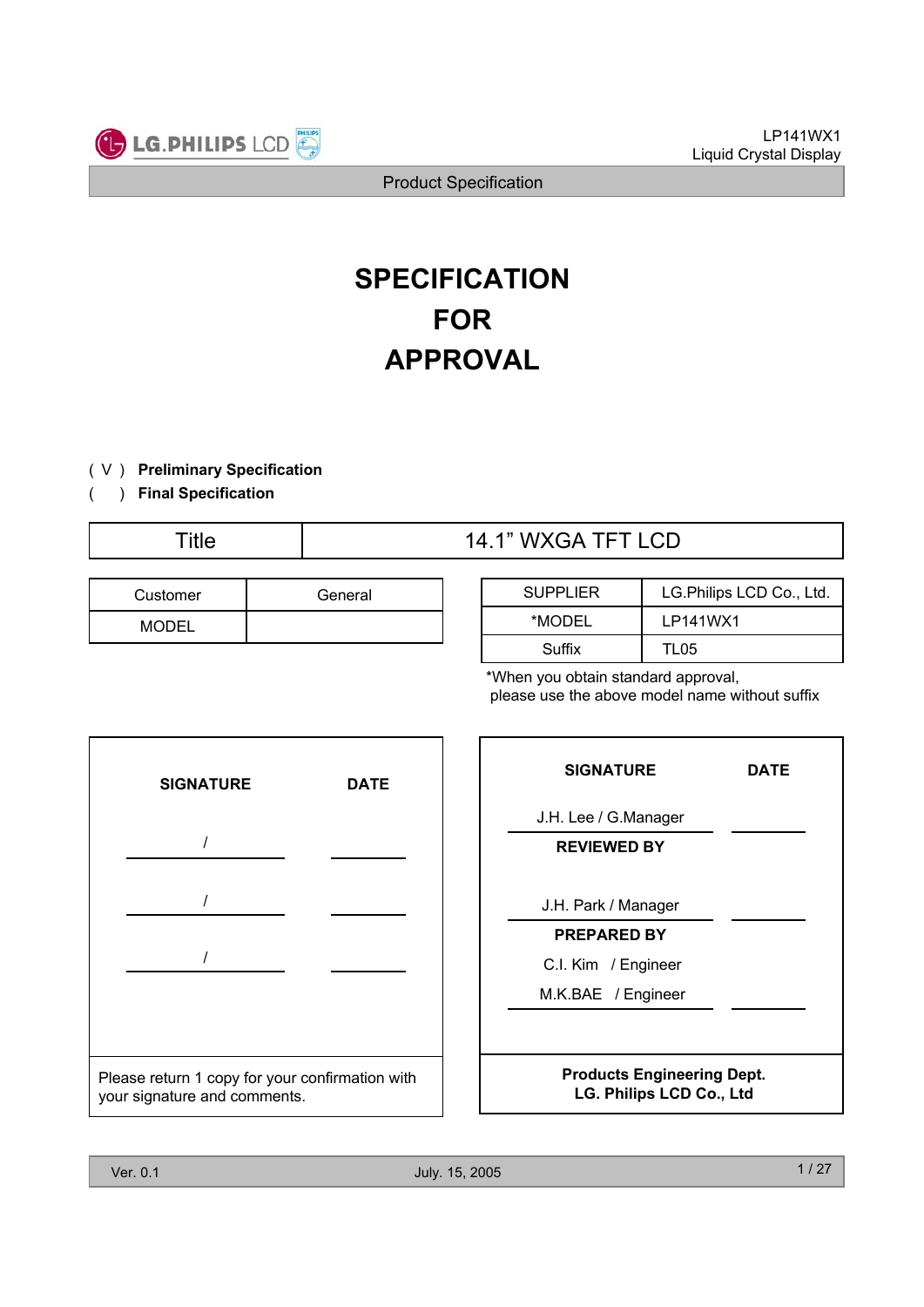

# **Contents**

| <b>No</b> | <b>ITEM</b>                                             | Page           |
|-----------|---------------------------------------------------------|----------------|
|           | <b>COVER</b>                                            | $\mathbf{1}$   |
|           | <b>CONTENTS</b><br>.                                    | $\overline{2}$ |
|           | <b>RECORD OF REVISIONS</b>                              | 3              |
| 1         | <b>GENERAL DESCRIPTION</b>                              | 4              |
| 2         | ABSOLUTE MAXIMUM RATINGS                                | 5              |
| 3         | ELECTRICAL SPECIFICATIONS                               |                |
| $3 - 1$   | ELECTRICAL CHARACTREISTICS                              | 6              |
| $3 - 2$   | <b>INTERFACE CONNECTIONS</b>                            | 7              |
| $3 - 3$   | SIGNAL TIMING SPECIFICATIONS                            | 9              |
| $3 - 4$   | SIGNAL TIMING WAVEFORMS                                 | 9              |
| $3-5$     | <b>COLOR INPUT DATA REFERNECE</b>                       | 10             |
| $3-6$     | <b>POWER SEQUENCE</b>                                   | 11             |
| 4         | <b>OPTICAL SFECIFICATIONS</b>                           | 12             |
| 5         | <b>MECHANICAL CHARACTERISTICS</b>                       | 16             |
| 6         | <b>RELIABLITY</b>                                       | 20             |
| 7         | <b>INTERNATIONAL STANDARDS</b>                          |                |
| $7-1$     | <b>SAFETY</b>                                           | 21             |
| $7 - 2$   | <b>EMC</b>                                              | 21             |
| 8         | <b>PACKING</b>                                          |                |
| $8 - 1$   | <b>DESIGNATION OF LOT MARK</b>                          | 22             |
| $8 - 2$   | <b>PACKING FORM</b>                                     | 23             |
| 9         | <b>PRECAUTIONS</b>                                      | 24             |
| A         | APPENDIX. Enhanced Extended Display Identification Data | 26             |
|           |                                                         | 28             |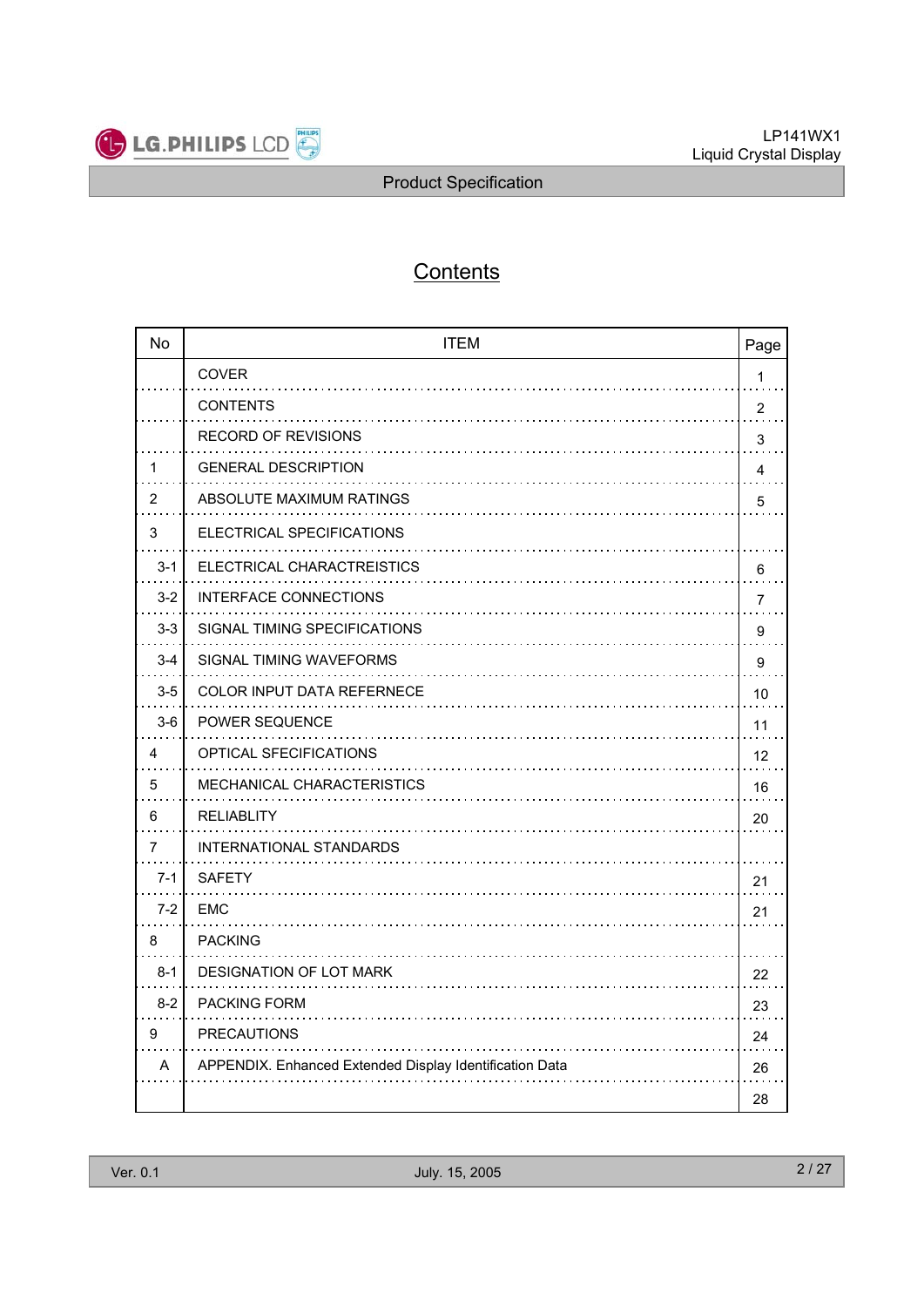

## **RECORD OF REVISIONS**

| Revision No | <b>Revision Date</b> | Page             | Description                                                                   | <b>EDID</b><br>ver |
|-------------|----------------------|------------------|-------------------------------------------------------------------------------|--------------------|
| $0.0\,$     | July. 02, 2005       | $\blacksquare$   | <b>First Draft</b>                                                            | V <sub>0.0</sub>   |
| 0.1         | July. 15. 2005       | $\boldsymbol{9}$ | Changed the Timing Table(Typ. Is equal to VESA Standard EEDID<br>Timing Data) | V <sub>0.1</sub>   |
|             |                      | $26 - 28$        | Changed the EDID Data                                                         |                    |
|             |                      |                  |                                                                               |                    |
|             |                      |                  |                                                                               |                    |
|             |                      |                  |                                                                               |                    |
|             |                      |                  |                                                                               |                    |
|             |                      |                  |                                                                               |                    |
|             |                      |                  |                                                                               |                    |
|             |                      |                  |                                                                               |                    |
|             |                      |                  |                                                                               |                    |
|             |                      |                  |                                                                               |                    |
|             |                      |                  |                                                                               |                    |
|             |                      |                  |                                                                               |                    |
|             |                      |                  |                                                                               |                    |
|             |                      |                  |                                                                               |                    |
|             |                      |                  |                                                                               |                    |
|             |                      |                  |                                                                               |                    |
|             |                      |                  |                                                                               |                    |
|             |                      |                  |                                                                               |                    |
|             |                      |                  |                                                                               |                    |
|             |                      |                  |                                                                               |                    |
|             |                      |                  |                                                                               |                    |
|             |                      | .                |                                                                               | .                  |
|             |                      |                  |                                                                               |                    |
|             |                      |                  |                                                                               |                    |
|             |                      |                  |                                                                               |                    |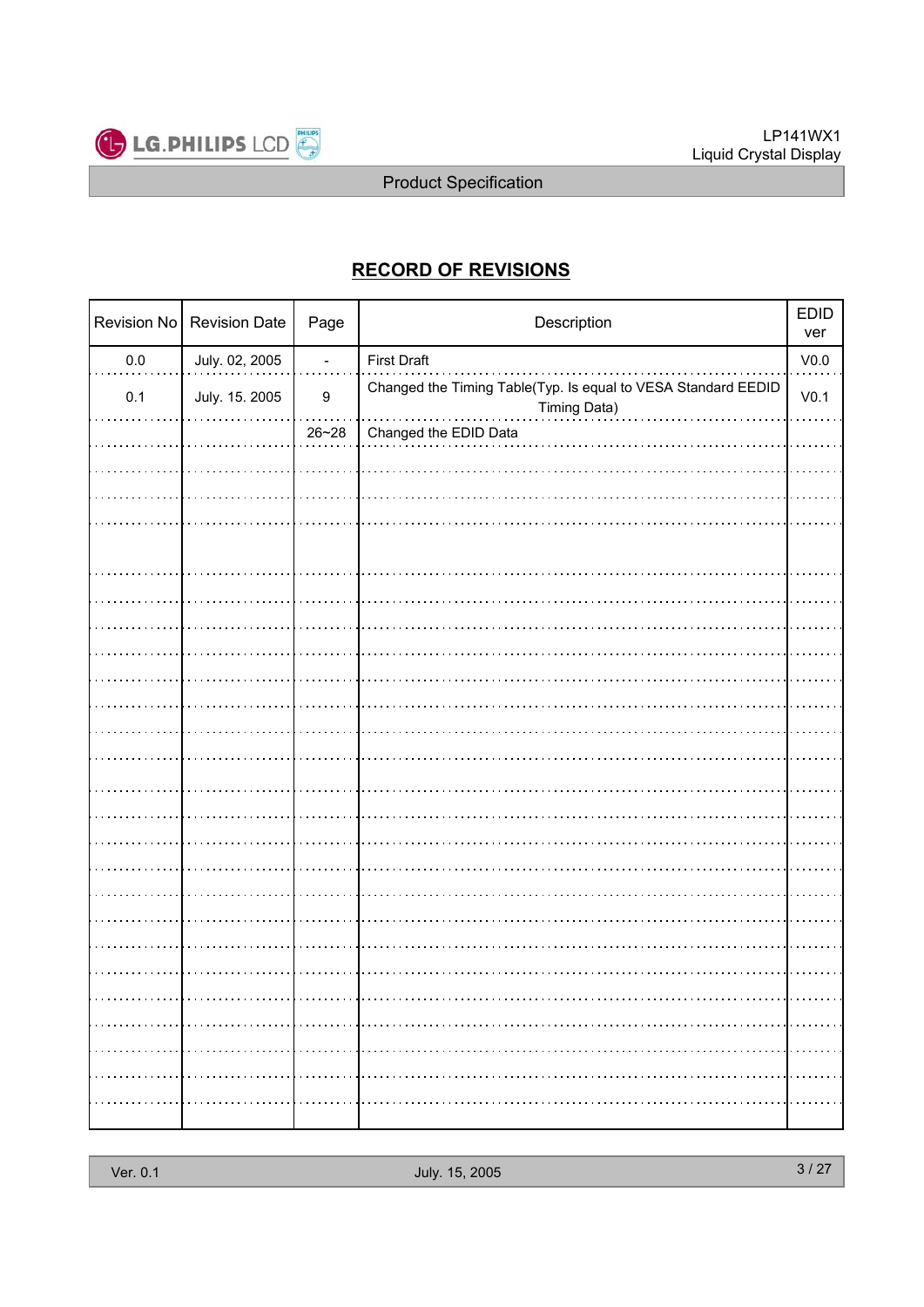

#### **1. General Description**

The LP141WX1 is a Color Active Matrix Liquid Crystal Display with an integral Cold Cathode Fluorescent Lamp (CCFL) backlight system. The matrix employs a-Si Thin Film Transistor as the active element. It is a transmissive type display operating in the normally white mode. This TFT-LCD has 14.1 inches diagonally measured active display area with WXGA resolution(800 vertical by 1280 horizontal pixel array). Each pixel is divided into Red, Green and Blue sub-pixels or dots which are arranged in vertical stripes. Gray scale or the brightness of the sub-pixel color is determined with a 6-bit gray scale signal for each dot, thus, presenting a palette of more than 262,144 colors.

The LP141WX1 has been designed to apply the interface method that enables low power, high speed, low EMI.

The LP141WX1 is intended to support applications where thin thickness, low power are critical factors and graphic displays are important. In combination with the vertical arrangement of the sub-pixels, the LP141WX1 characteristics provide an excellent flat display for office automation products such as Notebook PC.



#### **General Features**

| Active Screen Size            | 14.1 inches diagonal                                                      |
|-------------------------------|---------------------------------------------------------------------------|
| Outline Dimension             | 320 (H) $\times$ 206(V) $\times$ 5.5(D, max) mm                           |
| Pixel Pitch                   | 0.2373 mm $\times$ 0.2373 mm                                              |
| Pixel Format                  | 1280 horiz. By 800 vert. Pixels RGB strip arrangement                     |
| Color Depth                   | 6-bit. 262.144 colors                                                     |
| Luminance, White              | 185 cd/m <sup>2</sup> (Typ.5 point)                                       |
| Power Consumption             | Total 5.2 Watt(Typ.) @ LCM circuit 1.1Watt(Typ.), B/L input 4.1Watt(Typ.) |
| Weight                        | 425 g (Max.), $415g(Typ.)$                                                |
| <b>Display Operating Mode</b> | Transmissive mode, normally white                                         |
| Surface Treatment             | Glare treatment of the front polarizer                                    |
| RoHS Comply                   | <b>Yes</b>                                                                |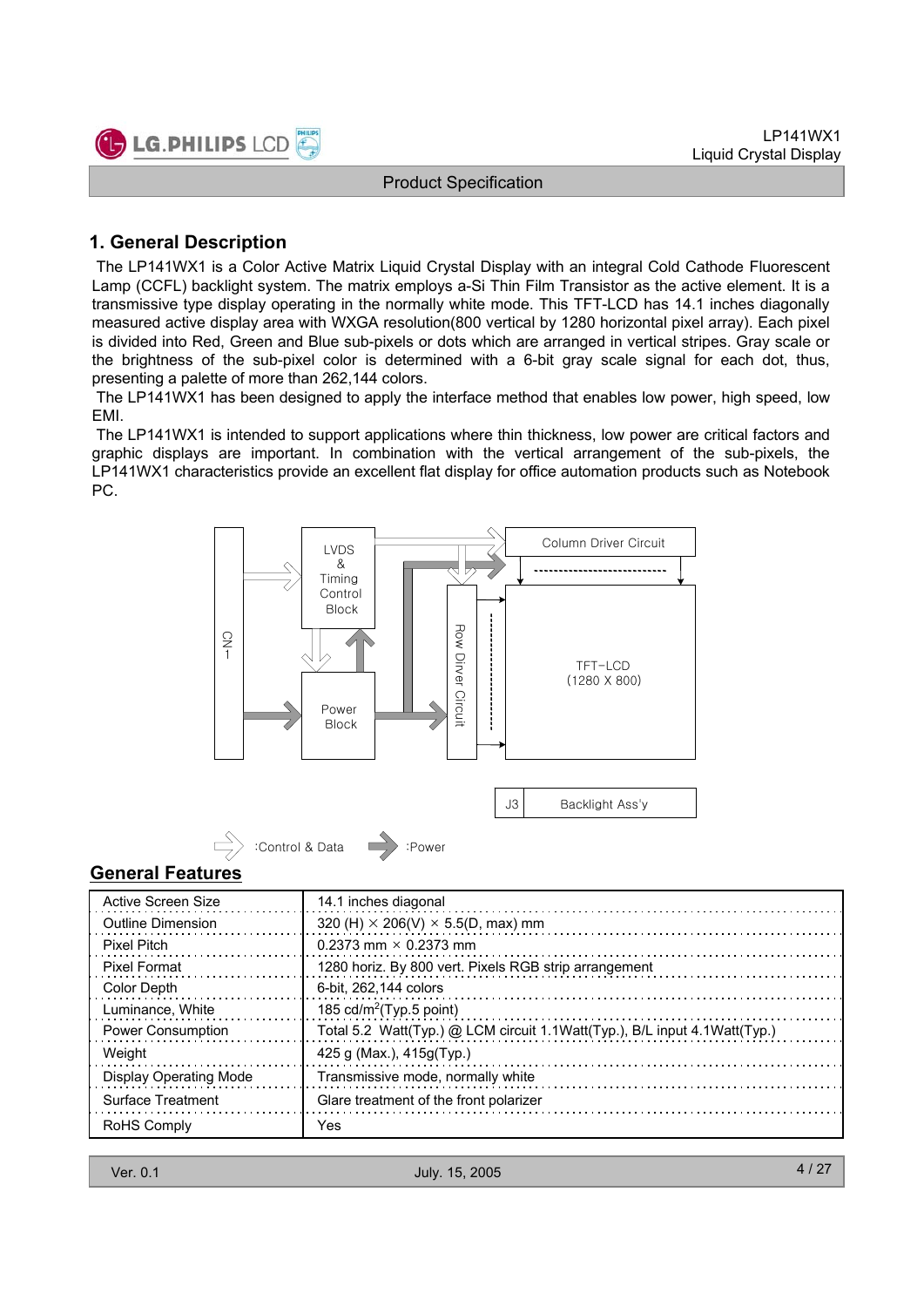

### **2. Absolute Maximum Ratings**

The following are maximum values which, if exceeded, may cause faulty operation or damage to the unit.

| Parameter                         |             |        | Values | Units  | <b>Notes</b>            |  |  |
|-----------------------------------|-------------|--------|--------|--------|-------------------------|--|--|
|                                   | Symbol      | Min    | Max    |        |                         |  |  |
| Power Input Voltage               | VCC         | $-0.3$ | 4.0    | Vdc    | at $25 \pm 5^{\circ}$ C |  |  |
| <b>Operating Temperature</b>      | TOP         |        | 50     | $\sim$ |                         |  |  |
| <b>Storage Temperature</b>        | <b>H</b> st | $-20$  | 60     | ∘∩     |                         |  |  |
| <b>Operating Ambient Humidity</b> | <b>HOP</b>  | 10     | 90     | %RH    |                         |  |  |
| <b>Storage Humidity</b>           | <b>H</b> st | 10     | 90     | %RH    |                         |  |  |

#### **Table 1. ABSOLUTE MAXIMUM RATINGS**

Note : 1. Temperature and relative humidity range are shown in the figure below. Wet bulb temperature should be  $39^{\circ}$ C Max, and no condensation of water.



**Dry Bulb Temperature []**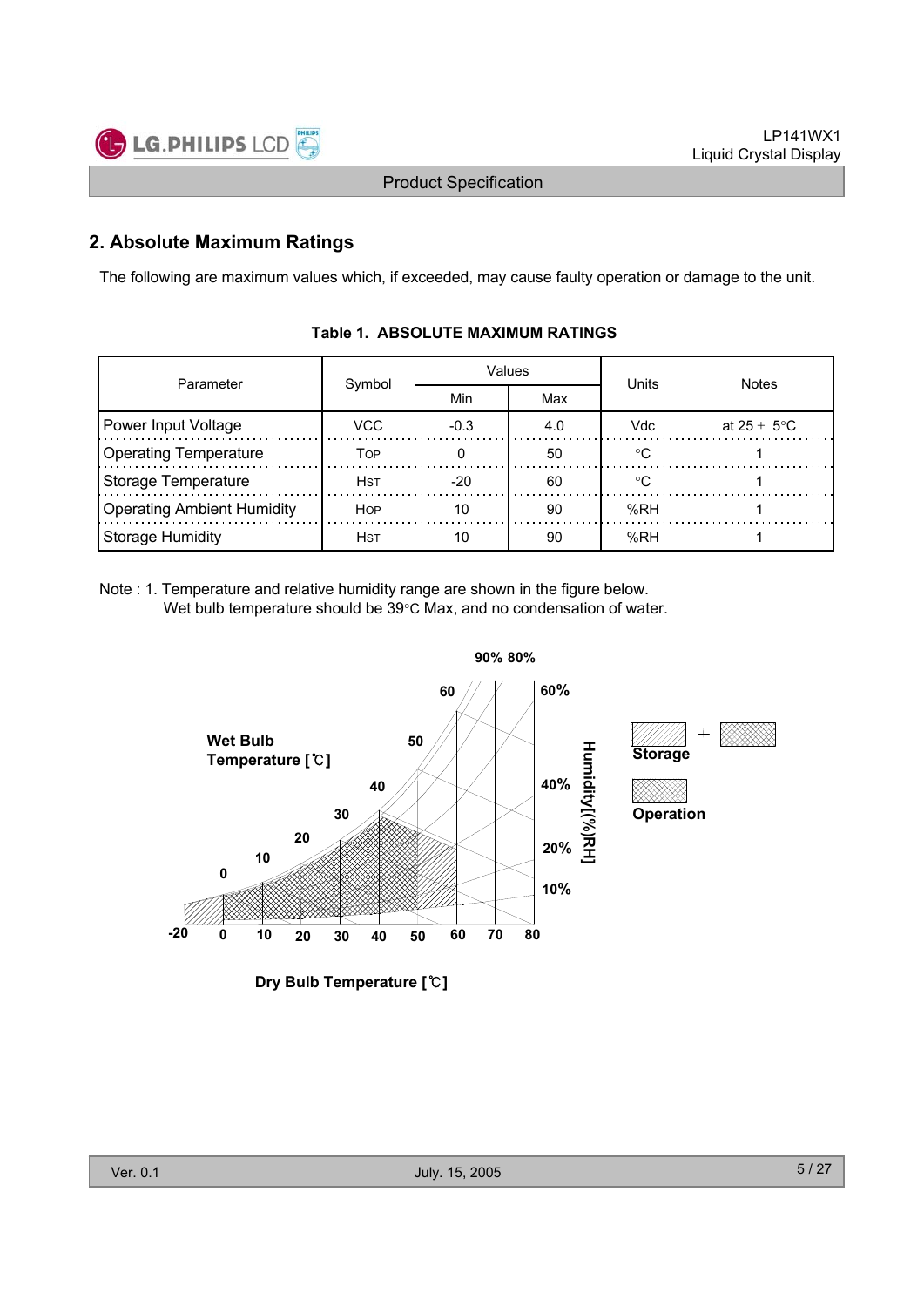

### **3. Electrical Specifications**

### **3-1. Electrical Characteristics**

The LP141WX1 requires two power inputs. One is employed to power the LCD electronics and to drive the TFT array and liquid crystal. The second input which powers the CCFL, is typically generated by an inverter. The inverter is an external unit to the LCD.

| Parameter                                                                  | Symbol         | Min      | Typ        | Max          | Unit                                 | <b>Notes</b> |  |
|----------------------------------------------------------------------------|----------------|----------|------------|--------------|--------------------------------------|--------------|--|
| MODULE:                                                                    |                |          |            |              |                                      |              |  |
| Power Supply Input Voltage                                                 | <b>VCC</b>     | 3.0      | 3.3        | 3.6          | $V_{DC}$                             |              |  |
| Power Supply Input Current                                                 | $I_{\rm CC}$   |          | 320        | 420          | Ma                                   |              |  |
| Power Consumption                                                          | P <sub>C</sub> |          | 1.1        | 1.4          | Watt                                 |              |  |
| Differential Impedance                                                     | Zm             | 90       | 100        | 110          | Ohm                                  | 2            |  |
| $\mathsf{LAMP}$ :                                                          |                |          |            |              |                                      |              |  |
| <b>Operating Voltage</b>                                                   | $V_{BL}$       | 640(TBD) | 675(6.0mA) | 880(2.0mA)   | $V_{RMS}$                            |              |  |
| <b>Operating Current</b>                                                   | $I_{BL}$       | 2.0      | 6.0        | 7.0          | $mA_{RMS}$                           | 3            |  |
| Power Consumption                                                          | $P_{BL}$       |          | 4.1        | 4.5          |                                      |              |  |
| <b>Operating Frequency</b>                                                 | $f_{BL}$       | 50       | 65         | 80           | kHz                                  |              |  |
| <b>Discharge Stabilization Time</b>                                        | Ts             |          |            | 3            | Min                                  | 4            |  |
| Life Time                                                                  |                | 15,000   |            |              | <b>Hrs</b>                           | 5            |  |
| <b>Established Starting Voltage</b><br>at $25^\circ$ C<br>at 0 $\degree$ C | Vs             |          |            | 1180<br>1415 | $V_{RMS}$<br><b>V</b> <sub>RMS</sub> |              |  |

#### **Table 2. ELECTRICAL CHARACTERISTICS**

Note)

- 1. The specified current and power consumption are under the Vcc =  $3.3V$ ,  $25^\circ$ C, fv = 60Hz condition whereas full black pattern is displayed and fv is the frame frequency.
- 2. This impedance value is needed to proper display and measured form LVDS Tx to the mating connector.
- 3. The typical operating current is for the typical surface luminance  $(L_{WH})$  in optical characteristics.
- 4. Define the brightness of the lamp after being lighted for 5 minutes as 100%, Ts is the time required for the brightness of the center of the lamp to be not less than 95%.
- 5. The life time is determined as the time at which brightness of lamp is 50% compare to that of initial value at the typical lamp current.
- 6. The output of the inverter must have symmetrical(negative and positive) voltage waveform and symmetrical current waveform.(Asymmetrical ratio is less than 10%) Please do not use the inverter which has asymmetrical voltage and asymmetrical current and spike wave. Lamp frequency may produce interface with horizontal synchronous frequency and as a result this may cause beat on the display. Therefore lamp frequency shall be as away possible from the horizontal synchronous frequency and from its harmonics in order to prevent interference.
- 7. It is defined the brightness of the lamp after being lighted for 5 minutes as 100%.
- $T<sub>s</sub>$  is the time required for the brightness of the center of the lamp to be not less than 95%.
- 8. The lamp power consumption shown above does not include loss of external inverter.
- The applied lamp current is a typical one.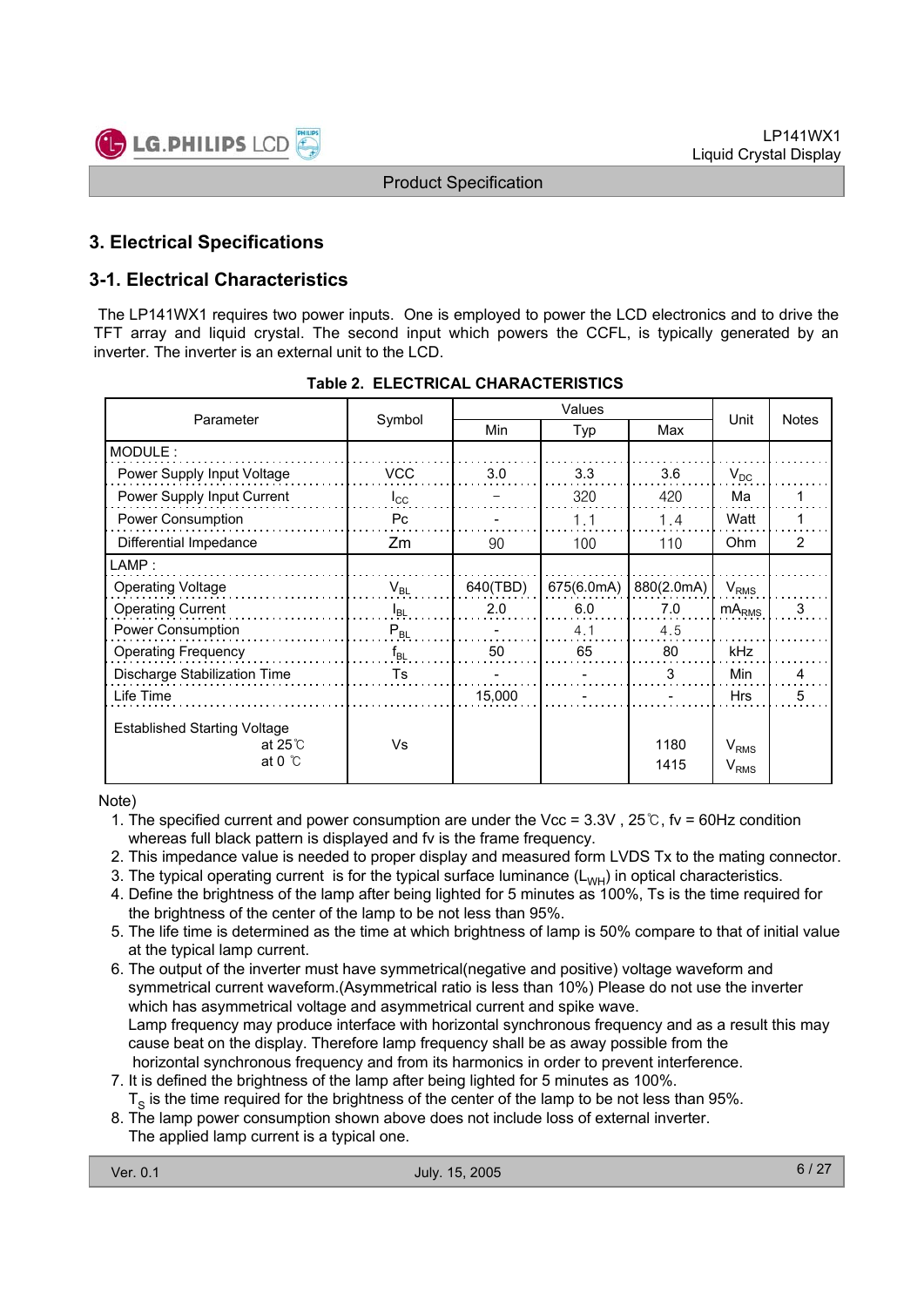

#### Note)

- 9. Requirements for a system inverter design, which is intended to have a better display performance, a better power efficiency and a more reliable lamp, are following.
	- It shall help increase the lamp lifetime and reduce leakage current.
		- a. The asymmetry rate of the inverter waveform should be less than 10%.
		- b. The distortion rate of the waveform should be within  $\sqrt{2} \pm 10\%$ .
			- \* Inverter output waveform had better be more similar to ideal sine wave.



- Do not attach a conducting tape to lamp connecting wire.
	- If the lamp wire attach to a conducting tape, TFT-LCD Module has a low luminance and the inverter has abnormal action. Because leakage current is occurred between lamp wire and conducting tape.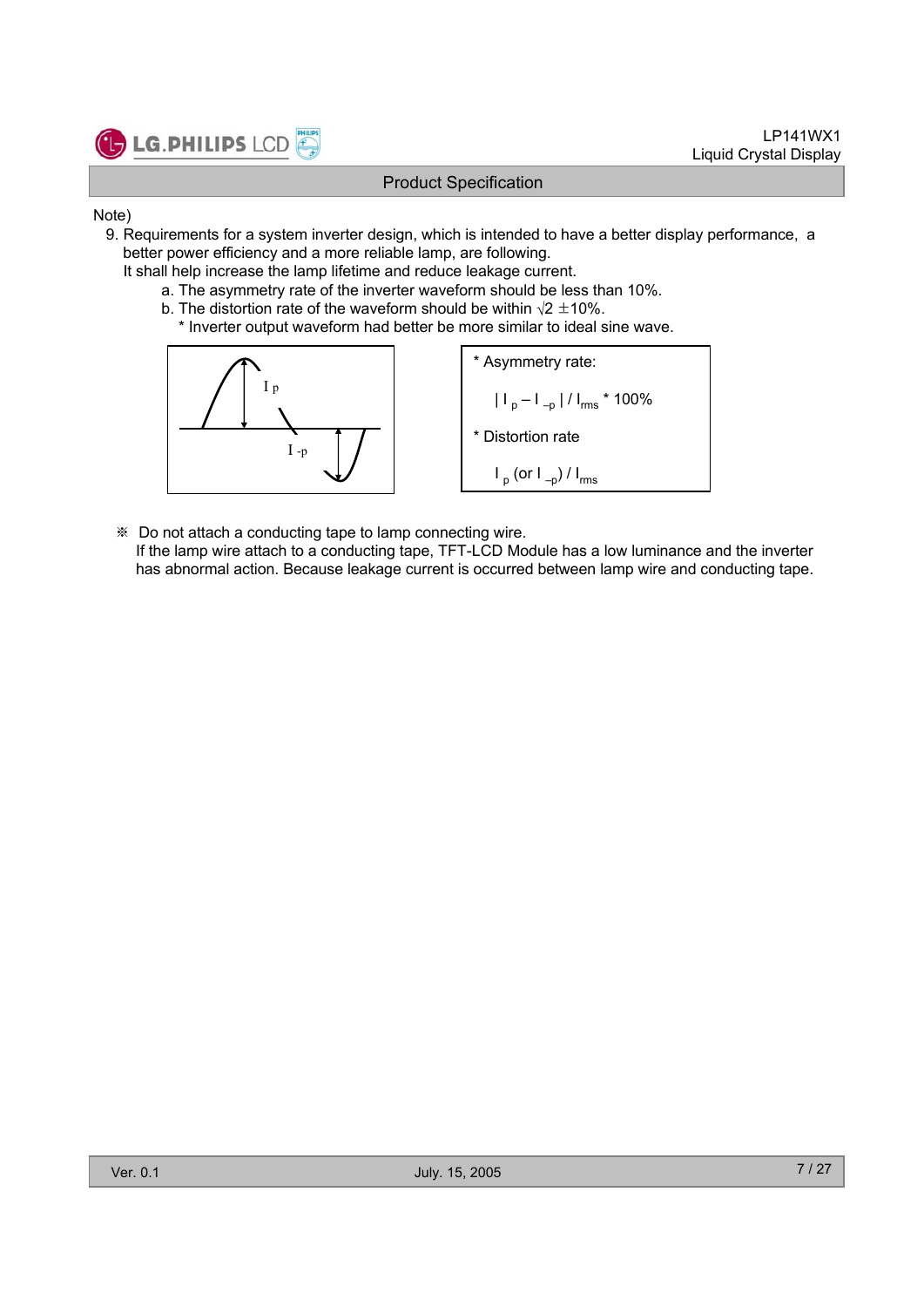

#### **3-2. Interface Connections**

This LCD employs two interface connections, a 30 pin connector is used for the module electronics interface and the other connector is used for the integral backlight system. The electronics interface connector is a model FI-XB30SRL-HF11 manufactured by JAE.

| Pin            | Symbol      | Description                            | <b>Notes</b>                                                        |
|----------------|-------------|----------------------------------------|---------------------------------------------------------------------|
| 1              | <b>GND</b>  | Ground                                 |                                                                     |
| $\overline{2}$ | <b>VCC</b>  | Power Supply, 3.3V Typ.                |                                                                     |
| 3              | <b>VCC</b>  | Power Supply, 3.3V Typ.                |                                                                     |
| 4              | V EEDID     | DDC 3.3V power                         |                                                                     |
| 5              | NC          | Reserved for supplier test point       | 1. Interface chips                                                  |
| 6              | CIK EEDID   | DDC Clock                              | 1.1 LCD : SW, SW0602_U(LCD Controller)                              |
| 7              | DATA FFDID  | DDC Data                               | including LVDS Receiver                                             |
| 8              | $R_{1N}$ 0- | Negative LVDS differential data input  | (UMC社 FXLVRX085H90A)<br>1.2 System : it must include international  |
| 9              | $R_{IN}$ 0+ | Positive LVDS differential data input  | standard LVDS Transmitter.                                          |
| 10             | GND         | Ground                                 | * Pin to Pin compatible with LVDS                                   |
| 11             | $R_{1N}$ 1- | Negative LVDS differential data input  | 2. Connector                                                        |
| 12             | $R_{1N}$ 1+ | Positive LVDS differential data input  | <b>2.1 LCD</b><br>: FI-XB30SRL-HF11, JAE or                         |
| 13             | GND         | Ground                                 | its compatibles                                                     |
| 14             | $R_{IN}$ 2- | Negative LVDS differential data input  | 2.2 Mating: FI-X30M or equivalent.<br>2.3 Connector pin arrangement |
| 15             | $R_{IN}$ 2+ | Positive LVDS differential data input  | 30                                                                  |
| 16             | GND         | Ground                                 |                                                                     |
| 17             | CLKIN-      | Negative LVDS differential clock input |                                                                     |
| 18             | CLKIN+      | Positive LVDS differential clock input |                                                                     |
| 19             | GND         | Ground                                 | [LCD Module Rear View]                                              |
| 20             | <b>NC</b>   | No Connect                             |                                                                     |
| 21             | <b>NC</b>   | No Connect                             |                                                                     |
| 22             | NC.         | No Connect                             |                                                                     |
| 23             | <b>NC</b>   | No Connect                             |                                                                     |
| 24             | <b>NC</b>   | No Connect                             |                                                                     |
| 25             | <b>NC</b>   | No Connect                             |                                                                     |
| 26             | NC          | No Connect                             |                                                                     |
| 27             | NC.         | No Connect                             |                                                                     |
| 28             | <b>NC</b>   | No Connect                             |                                                                     |
| 29             | <b>NC</b>   | No Connect                             |                                                                     |
| 30             | <b>NC</b>   | No Connect                             |                                                                     |

#### **Table 3. MODULE CONNECTOR PIN CONFIGURATION (CN1)**

The backlight interface connector is a model BHSR-02VS-1, manufactured by JST or Compatible. The mating connector part number is SM02B-BHSS-1 or equivalent.

#### **Table 5. BACKLIGHT CONNECTOR PIN CONFIGURATION (J3)**

| <b>Pin</b> | Svmbol | Description                               | Notes |
|------------|--------|-------------------------------------------|-------|
|            | HV     | Power supply for lamp (High voltage side) |       |
|            | LV     | Power supply for lamp (Low voltage side)  |       |

Notes : 1. The high voltage side terminal is colored pink and the low voltage side terminal is Green.

| Ver. 0.1 | July. 15, 2005 | 8/27 |
|----------|----------------|------|
|          |                |      |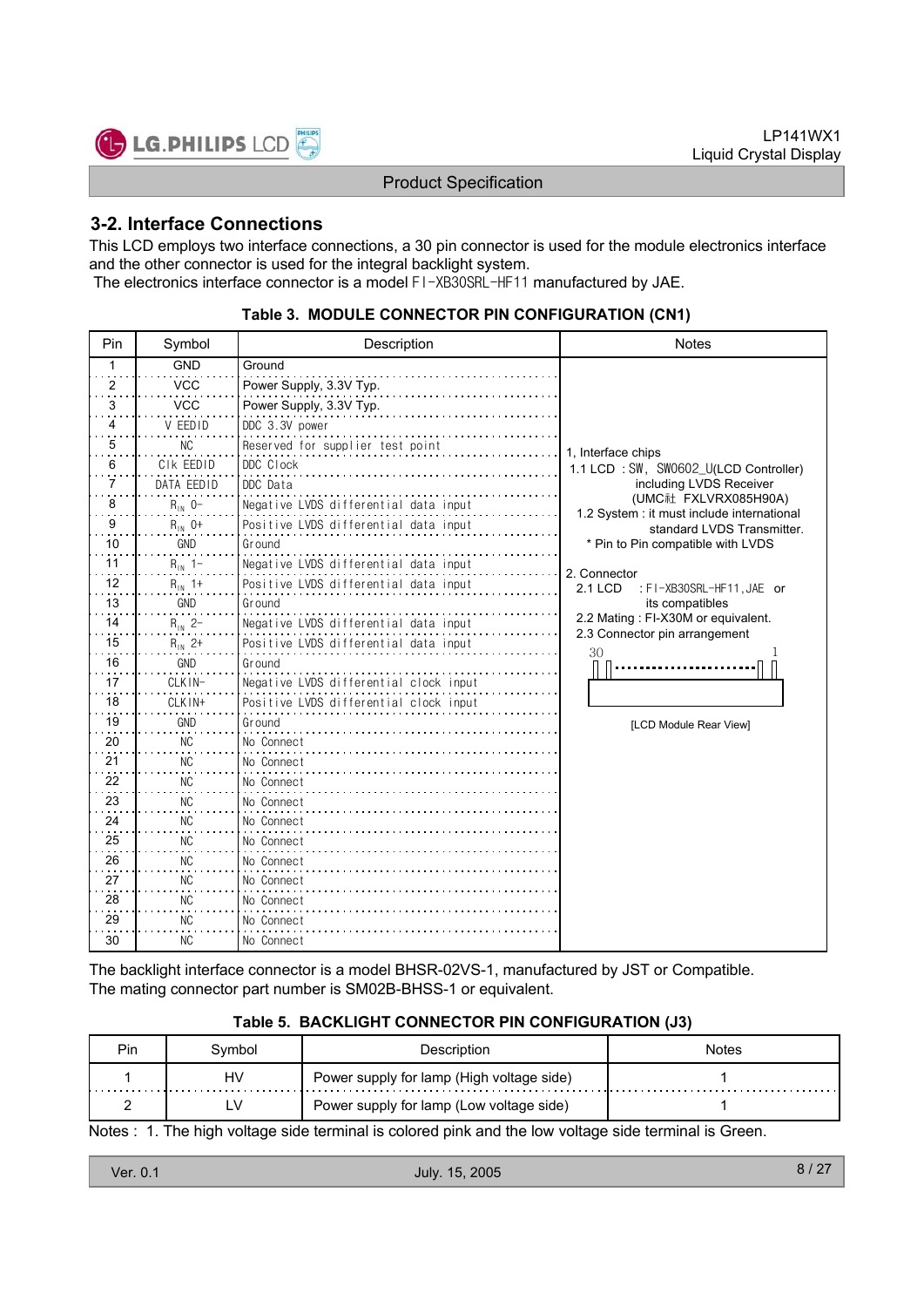

### **3-3. Signal Timing Specifications**

**Table 6. TIMING TABLE** This is the signal timing required at the input of the User connector. All of the interface signal timing should be satisfied with the following specifications and specifications of LVDS Tx/Rx for its proper operation.

| <b>ITEM</b>         | <b>Symbol</b>          |                                  | <b>Min</b> | <b>Typ</b> | <b>Max</b> | <b>Unit</b> | <b>Note</b> |
|---------------------|------------------------|----------------------------------|------------|------------|------------|-------------|-------------|
| <b>DCLK</b>         | Frequency              | $f_{CLK}$                        | 66.9       | 71.0       | 75.4       | <b>MHz</b>  |             |
| Hsync               | Period                 | Thp                              | 1380       | 1440       | 1496       |             |             |
|                     | Width                  | $t_{WH}$                         | 16         | 32         | 40         | <b>tCLK</b> |             |
| <b>Width-Active</b> |                        | t <sub>WHA</sub>                 | 1280       | 1280       | 1280       |             |             |
| Vsync               | Period<br>Width        |                                  | 808        | 823        | 840        |             |             |
|                     |                        |                                  | 2          | 6          | 6          | tHP         |             |
|                     | <b>Width-Active</b>    | $t_{\text{WVA}}$                 | 800        | 800        | 800        |             |             |
| Data                | Horizontal back porch  | $t_{\sf HBP}$                    | 68         | 80         | 120        |             |             |
| Enable              | Horizontal front porch | $t_{\scriptscriptstyle \rm HFP}$ | 16         | 48         | 56         | tCLK        |             |
|                     | Vertical back porch    | $\rm t_{\rm VBP}$                | 5          | 14         | 32         |             |             |
|                     | Vertical front porch   | $t_{\rm VFP}$                    | 1          | 3          | 2          | tHP         |             |

## **3-4. Signal Timing Waveforms** Condition : VCC =3.3V

High: 0.7VCC Data Enable, Hsync, Vsync Low: 0.3VCC tCLK  $DCLK$   $\leftarrow$   $\leftarrow$  0.5 Vcc t HP Hsync t WH  $\mathfrak{t}_{\text{\tiny{HBP}}}$  twha  $\gg$  t tWHA HBP HFP Data Enable ℅ t VP t WV  $\left\langle\!\left\langle {}\right\rangle\!\right\rangle$ Vsync t VFP tWVA t VBP Data Enable 9 / 27 Ver. 0.1 July. 15, 2005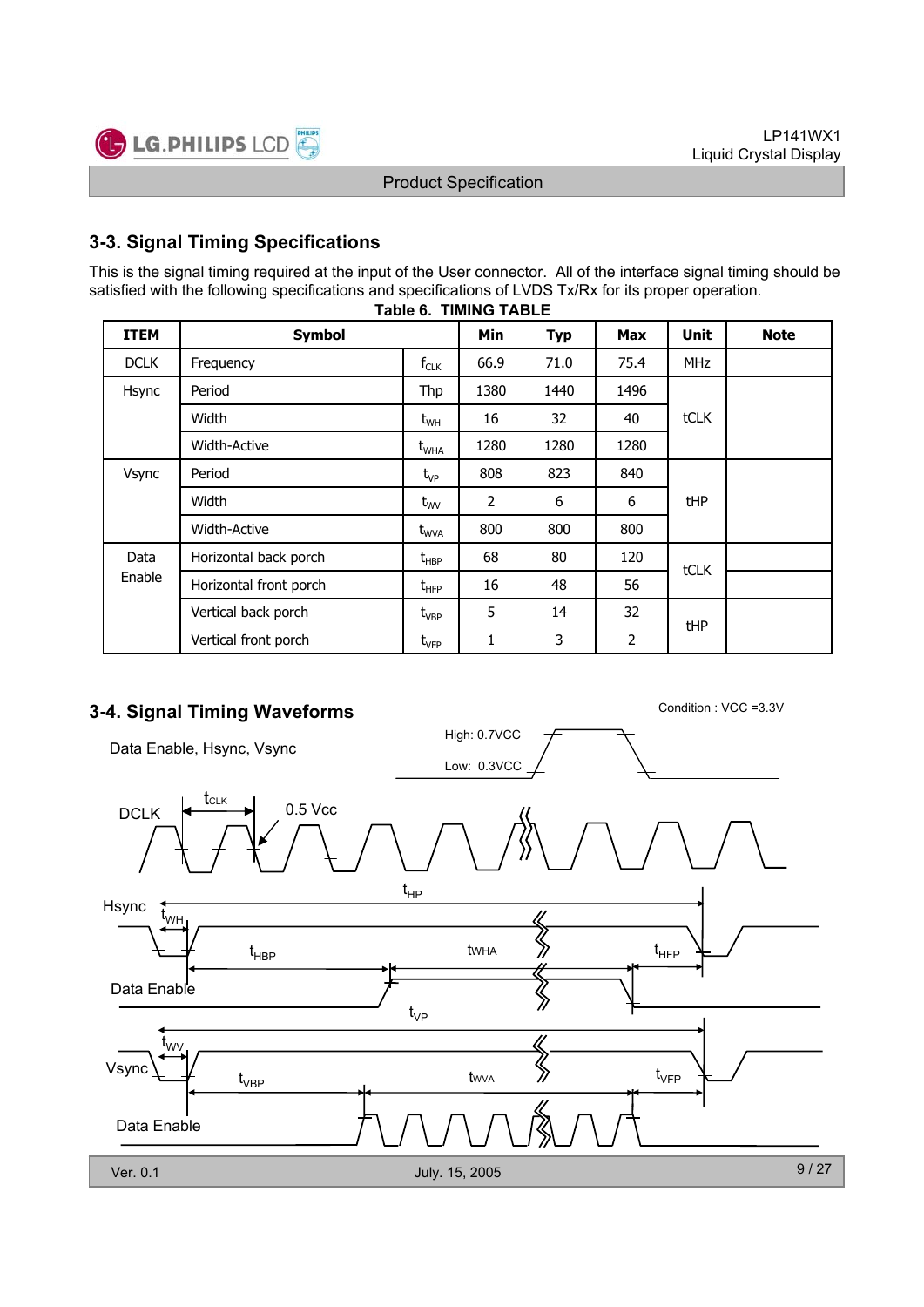

#### **3-5. Color Input Data Reference**

The brightness of each primary color (red,green and blue) is based on the 6-bit gray scale data input for the color ; the higher the binary input, the brighter the color. The table below provides a reference for color versus data input.

|              | Input Color Data  |                |                |                |                |                |                |                |                |                |                |                |                |                |              |           |              |              |             |
|--------------|-------------------|----------------|----------------|----------------|----------------|----------------|----------------|----------------|----------------|----------------|----------------|----------------|----------------|----------------|--------------|-----------|--------------|--------------|-------------|
|              | Color             | <b>RED</b>     |                |                |                | <b>GREEN</b>   |                |                |                | <b>BLUE</b>    |                |                |                |                |              |           |              |              |             |
|              |                   | <b>MSB</b>     |                |                |                |                |                | LSB MSB        |                |                |                |                | <b>LSB</b>     | MSB            |              |           |              |              | <b>LSB</b>  |
|              |                   | R <sub>5</sub> | R <sub>4</sub> | R <sub>3</sub> | R <sub>2</sub> | R <sub>1</sub> | R <sub>0</sub> | G <sub>5</sub> | G <sub>4</sub> | G <sub>3</sub> | G <sub>2</sub> | G <sub>1</sub> | G <sub>0</sub> | <b>B</b> 5     | <b>B4</b>    | <b>B3</b> | <b>B2</b>    | <b>B</b> 1   | <b>B0</b>   |
|              | <b>Black</b>      | $\mathbf 0$    | 0              | $\mathbf 0$    | $\mathbf 0$    | 0              | 0              | $\Omega$       | 0              | 0              | 0              | 0              | $\mathbf{0}$   | $\mathbf 0$    | 0            | 0         | 0            | $\pmb{0}$    | $\Omega$    |
|              | Red               | 1              | 1              | 1              | 1              | $\mathbf{1}$   | $\mathbf 1$    | $\Omega$       | 0              | 0              | 0              | 0              | $\Omega$       | $\Omega$       | 0            | 0         | 0            | $\pmb{0}$    | $\Omega$    |
|              | Green             | 0              | 0              | 0              | 0              | 0              | 0              | 1              | 1              | 1              | 1              | 1              | 1              | $\Omega$       | 0            | 0         | 0            | 0            | 0           |
| Basic        | <b>Blue</b>       | 0              | 0              | 0              | 0              | 0              | 0              | 0              | 0              | 0              | 0              | 0              | 0              | $\mathbf{1}$   | 1            | 1         | 1            | 1            | 1           |
| Color        | Cyan              | 0              | $\pmb{0}$      | $\pmb{0}$      | 0              | 0              | 0              | $\mathbf{1}$   | 1              | $\mathbf{1}$   | $\mathbf{1}$   | 1              | 1              | 1              | 1            | 1         | 1            | $\mathbf{1}$ |             |
|              | Magenta           | 1              | 1              | 1              | 1              | 1              | 1              | 0              | 0              | 0              | 0              | 0              | 0              |                |              | 1         |              | 1            |             |
|              | Yellow            | $\mathbf{1}$   | $\mathbf{1}$   | 1              | 1              | 1              | 1 <sup>1</sup> | $\mathbf{1}$   | 1              | $\mathbf{1}$   | $\mathbf{1}$   | $\mathbf{1}$   | 1              | 0              | 0            | 0         | 0            | 0            | 0           |
|              | White             | 1              | 1              | 1              | 1              | $\mathbf{1}$   | 1              | $\mathbf{1}$   | 1              | 1              | 1              | 1              | 1              | $\overline{1}$ | $\mathbf{1}$ | 1         | $\mathbf{1}$ | $\mathbf{1}$ | 1           |
|              | <b>RED (00)</b>   | 0              | 0              | 0              | 0              | 0              |                | 0 0            | 0              | $\mathbf 0$    | 0              | 0              | 0              | $\overline{0}$ | 0            | 0         | 0            | $\pmb{0}$    | 0           |
|              | RED (01)          | 0              | $\pmb{0}$      | 0              | $\mathbf 0$    | 0              | $\mathbf{1}$   | $\mathbf 0$    | 0              | $\mathbf 0$    | 0              | 0              | $\mathbf{0}$   | $\overline{0}$ | 0            | 0         | 0            | $\pmb{0}$    | $\mathbf 0$ |
| <b>RED</b>   |                   |                |                |                |                |                |                |                |                |                |                |                |                |                |              |           |              |              |             |
|              | <b>RED (62)</b>   | 1              | 1              | 1              |                | 1              | 0              | $\Omega$       | 0              | $\mathbf 0$    | 0              | 0              | $\Omega$       | $\overline{0}$ | 0            | 0         | 0            | 0            | $\Omega$    |
|              | RED (63)          | $\mathbf{1}$   | 1              | 1              | 1              | $\mathbf{1}$   | 1              | $\overline{0}$ | 0              | $\mathbf 0$    | 0              | 0              | 0              | l O            | 0            | 0         | 0            | $\pmb{0}$    | 0           |
|              | <b>GREEN (00)</b> | 0              | 0              | 0              | 0              | 0              | $\overline{0}$ | $\overline{0}$ | 0              | $\mathbf 0$    | 0              | 0              | 0              | $\overline{0}$ | 0            | 0         | 0            | $\pmb{0}$    | 0           |
|              | <b>GREEN (01)</b> | 0              | $\pmb{0}$      | 0              | 0              | 0              | 0              | $\mathbf 0$    | 0              | $\mathbf 0$    | 0              | 0              | 1              | $\mathbf 0$    | 0            | 0         | 0            | $\pmb{0}$    | $\mathbf 0$ |
| <b>GREEN</b> |                   |                |                |                |                |                |                |                |                |                |                |                |                |                |              |           |              |              |             |
|              | <b>GREEN (62)</b> | 0              | 0              | 0              | 0              | 0              | 0              | $\mathbf 1$    | 1              | 1              | 1              | 1              | 0              | $\overline{0}$ | 0            | 0         | 0            | 0            | 0           |
|              | GREEN (63)        | 0              | 0              | $\mathbf 0$    | 0              | 0              |                | 0   1          | $\mathbf{1}$   | $\mathbf{1}$   | $\mathbf{1}$   | $\mathbf{1}$   | 1              | 0              | 0            | 0         | $\Omega$     | $\mathbf 0$  | $\mathbf 0$ |
|              | <b>BLUE (00)</b>  | 0              | 0              | 0              | 0              | 0              |                | 0 0            | 0              | $\pmb{0}$      | 0              | $\pmb{0}$      | 0              | $\overline{0}$ | 0            | 0         | 0            | $\pmb{0}$    | 0           |
|              | <b>BLUE (01)</b>  | 0              | $\pmb{0}$      | 0              | $\mathbf{0}$   | 0              | 0              | $\mathbf 0$    | 0              | $\mathbf 0$    | 0              | 0              | 0              | $\mathbf 0$    | 0            | 0         | 0            | $\pmb{0}$    | 1           |
| <b>BLUE</b>  |                   |                |                |                |                |                |                |                |                |                |                |                |                |                |              |           |              |              |             |
|              | <b>BLUE (62)</b>  | 0              | 0              | 0              | 0              | 0              | $\overline{0}$ | 0              | 0              | 0              | 0              | 0              | 0              | $\overline{1}$ | 1            |           |              | 1            | 0           |
|              | <b>BLUE (63)</b>  | 0              | 0              | $\pmb{0}$      | 0              | 0              | 0 I            | 0              | 0              | 0              | 0              | 0              | 0              | ∣ 1            | 1            | 1         | 1            | 1            | 1           |

| Table 7.COLOR DATA REFERENCE |
|------------------------------|
|                              |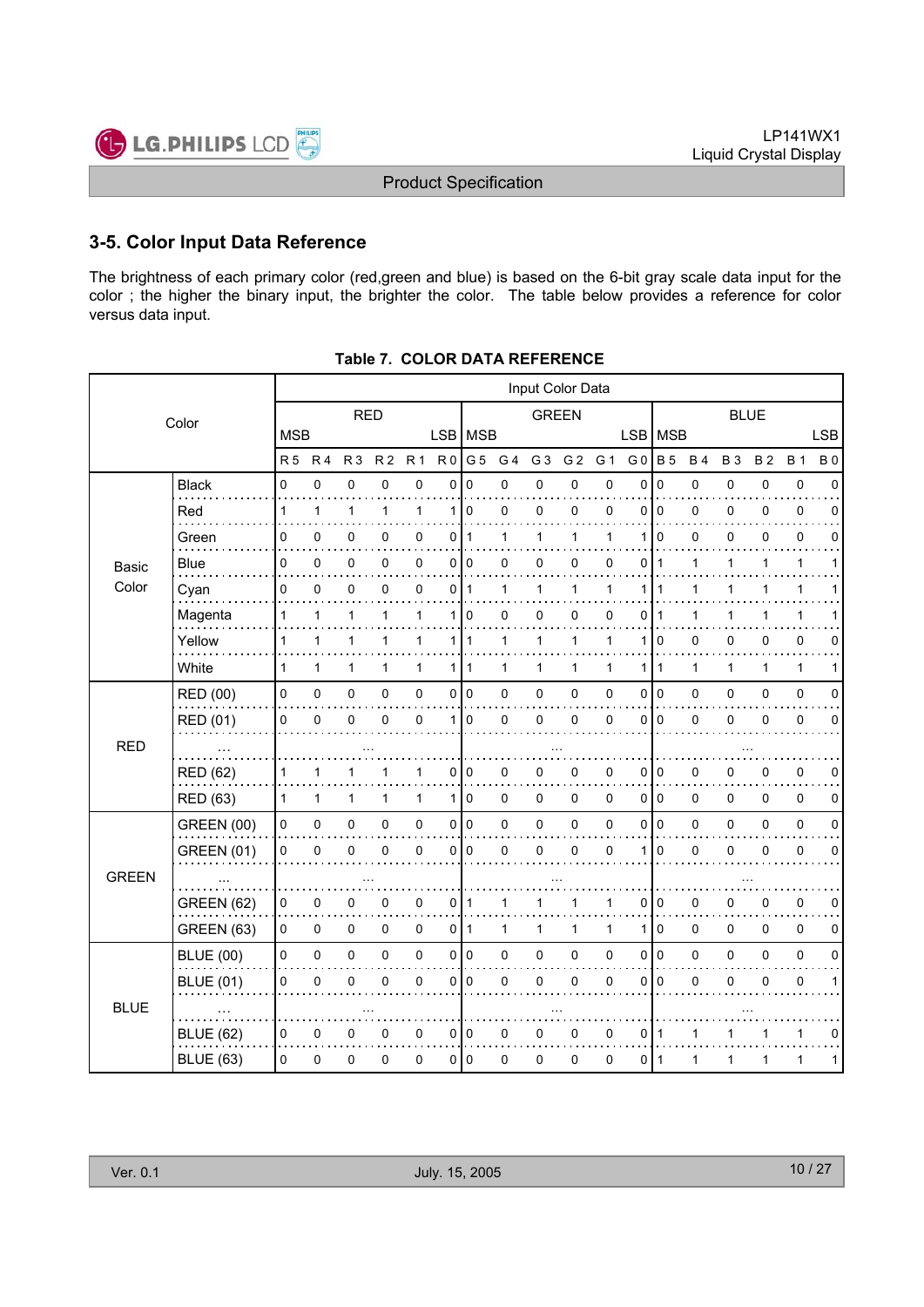

#### **3-6. Power Sequence**



#### **Table 8. POWER SEQUENCE TABLE**

| Parameter      |      | Value | Units |      |
|----------------|------|-------|-------|------|
|                | Min. | Typ.  | Max.  |      |
| Τ,             |      |       | 10    | (ms) |
| T <sub>2</sub> | 0    |       | 50    | (ms) |
| $T_3$          | 200  |       |       | (ms) |
| T <sub>4</sub> | 200  |       |       | (ms) |
| $T_5$          | 0    |       | 50    | (ms) |
| $\mathsf{T}_6$ |      |       | 10    | (ms) |
| T <sub>7</sub> | 400  |       |       | (ms) |

Note)

1. Please avoid floating state of interface signal at invalid period.

2. When the interface signal is invalid, be sure to pull down the power supply for LCD VCC to 0V.

3. Lamp power must be turn on after power supply for LCD and interface signal are valid.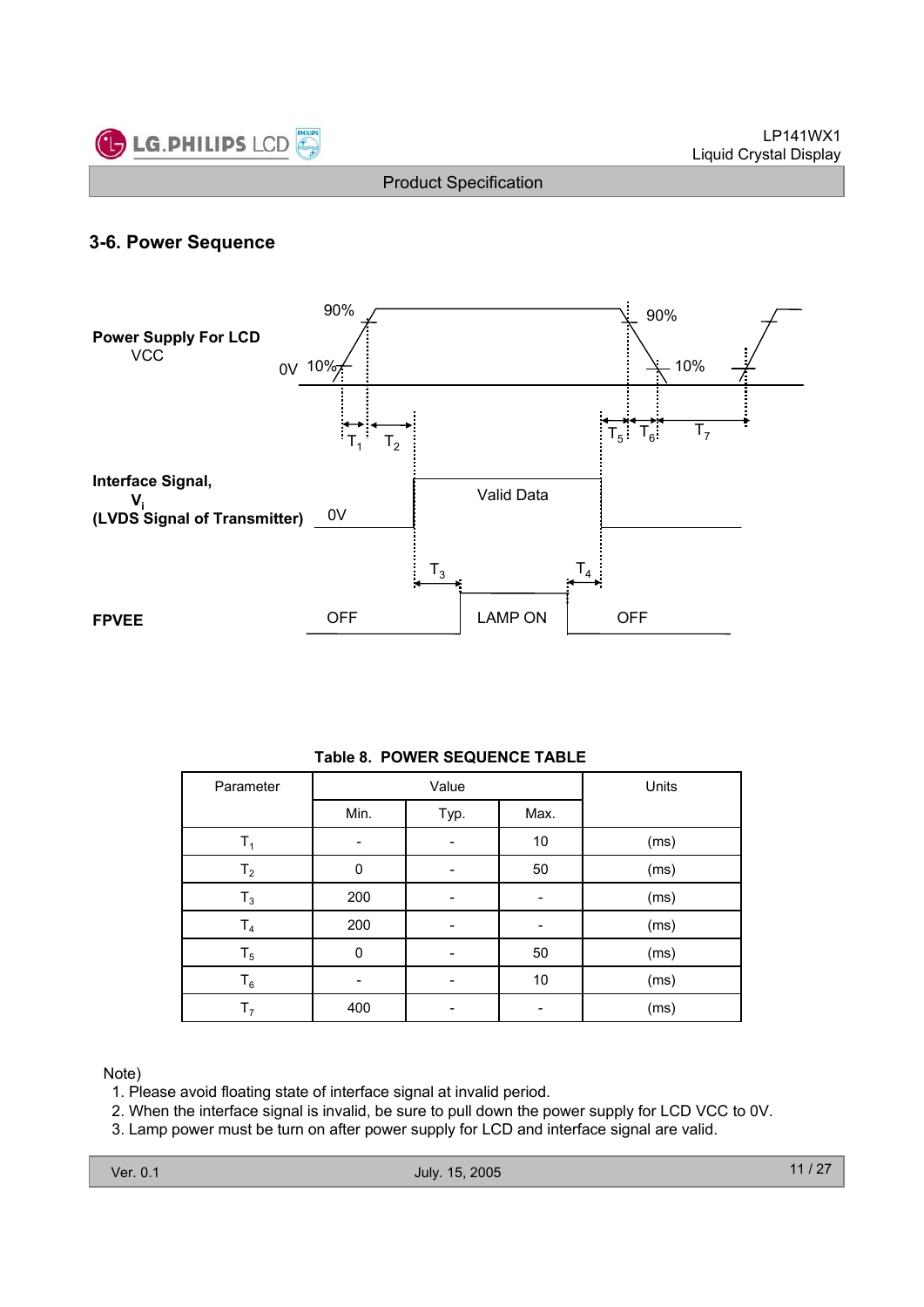

### **4. Optical Specification**

Optical characteristics are determined after the unit has been 'ON' and stable for approximately 30 minutes in a dark environment at 25°C. The values specified are at an approximate distance 50cm from the LCD surface at a viewing angle of  $\Phi$  and  $\Theta$  equal to 0°.

FIG. 1 presents additional information concerning the measurement equipment and method.



#### **FIG. 1 Optical Characteristic Measurement Equipment and Method**

|  |  | Table 9. OPTICAL CHARACTERISTICS |
|--|--|----------------------------------|
|--|--|----------------------------------|

| Ta=25°C, VCC=3.3V, fv=60Hz, f <sub>CLK</sub> = 71.0MHz, I <sub>BL</sub> = 6.0mA |  |  |
|---------------------------------------------------------------------------------|--|--|
|---------------------------------------------------------------------------------|--|--|

| Parameter                    |                |       | Values         | <b>Units</b> | <b>Notes</b>      |   |
|------------------------------|----------------|-------|----------------|--------------|-------------------|---|
|                              | Symbol         | Min   | Typ            | <b>MAx</b>   |                   |   |
| Contrast Ratio               | <b>CR</b>      | 350   |                |              |                   | 1 |
| Surface Luminance, white     | $L_{WH}$       |       | 185            |              | cd/m <sup>2</sup> | 2 |
| Luminance Variation          | $\delta$ white |       | 1.85           | 2.0          |                   | 3 |
| Response Time                |                |       |                |              |                   | 4 |
| <b>Rise Time</b>             | $Tr_R$         |       | $6\phantom{1}$ | 10           | ms                |   |
| Delay Time                   | $Tr_D$         |       | 19             | 25           | ms                |   |
| <b>Color Coordinates</b>     |                |       |                |              |                   |   |
| <b>RED</b>                   | <b>RX</b>      | 0.552 | 0.582          | 0.612        |                   |   |
|                              | <b>RY</b>      | 0.314 | 0.344          | 0.374        |                   |   |
| <b>GREEN</b>                 | <b>GX</b>      | 0.296 | 0.326          | 0.356        |                   |   |
|                              | GY             | 0.517 | 0.547          | 0.577        |                   |   |
| <b>BLUE</b>                  | <b>BX</b>      | 0.128 | 0.158          | 0.188        |                   |   |
|                              | BY             | 0.107 | 0.137          | 0.167        |                   |   |
| <b>WHITE</b>                 | <b>WX</b>      | 0.283 | 0.313          | 0.343        |                   |   |
|                              | <b>WY</b>      | 0.299 | 0.329          | 0.359        |                   |   |
| <b>Viewing Angle</b>         |                |       |                |              |                   | 5 |
| x axis, right( $\Phi$ =0°)   | $\Theta$ r     | 40    |                |              | degree            |   |
| x axis, left ( $\Phi$ =180°) | $\Theta$       | 40    |                |              | degree            |   |
| y axis, up ( $\Phi$ =90°)    | $\Theta$ u     | 15    |                |              | degree            |   |
| y axis, down ( $\Phi$ =270°) | $\Theta$ d     | 30    |                |              | degree            |   |
| Gray Scale                   |                |       |                |              |                   | 6 |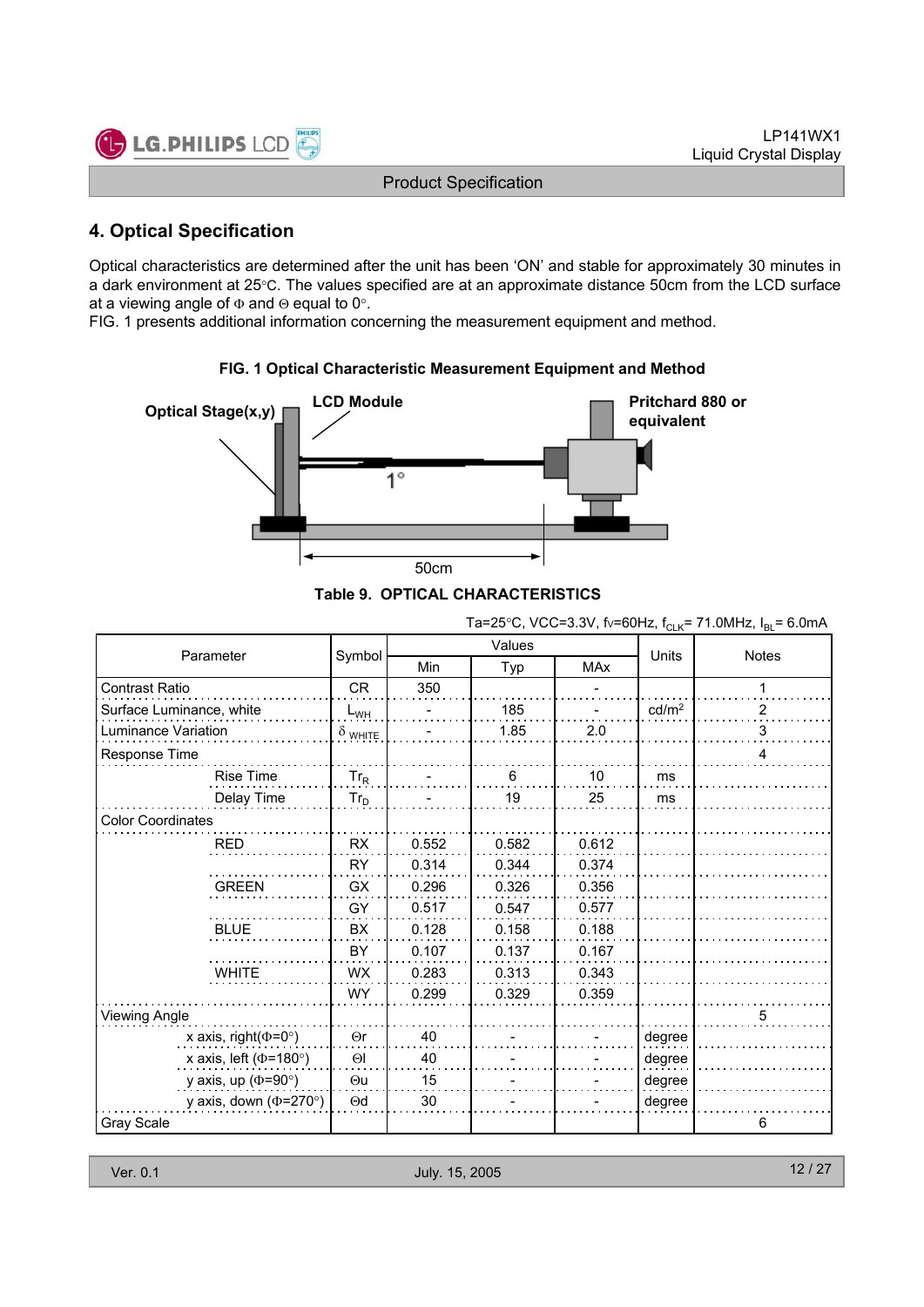

LP141WX1 Liquid Crystal Display

Note)

1. Contrast Ratio(CR) is defined mathematically as Surface Luminance with all white pixels

Contrast Ratio =

Surface Luminance with all black pixels

2. Surface luminance is the average of 5 point across the LCD surface 50cm from the surface with all pixels displaying white. For more information see FIG 1.

 $L_{WH}$  = Average( $L_1, L_2, \ldots L_5$ )

3. The variation in surface luminance, The panel total variation ( $\delta_{WHTE}$ ) is determined by measuring L<sub>N</sub> at each test position 1 through 13 and then defined as followed numerical formula. For more information see FIG 2.

Maximum $(L_1, L_2, ... L_{13})$  $\delta$  white =  $-$ Minimum $(L_1, L_2, ... L_{13})$ 

- 4. Response time is the time required for the display to transition from white to black (rise time,  $Tr_R$ ) and from black to white(Decay Time,  $Tr_D$ ). For additional information see FIG 3.
- 5. Viewing angle is the angle at which the contrast ratio is greater than 10. The angles are determined for the horizontal or x axis and the vertical or y axis with respect to the z axis which is normal to the LCD surface. For more information see FIG 4.

| 6. Gray scale specification | * $f_v = 60$ Hz |
|-----------------------------|-----------------|
|-----------------------------|-----------------|

| <b>Gray Level</b> | Luminance [%] (Typ)                                              |
|-------------------|------------------------------------------------------------------|
| L0                | 0.27                                                             |
| l 7               | 0.95                                                             |
| L <sub>15</sub>   | 5.15                                                             |
| L23               | $\begin{array}{c c c c c} \hline & & 13.4 \\ \hline \end{array}$ |
| $\pm$ 31          | 26.2                                                             |
| L <sub>39</sub>   | 41.2                                                             |
| $\sqrt{47}$       | 59.1                                                             |
| <b>155</b>        | 79.0                                                             |
| I 63              | 100                                                              |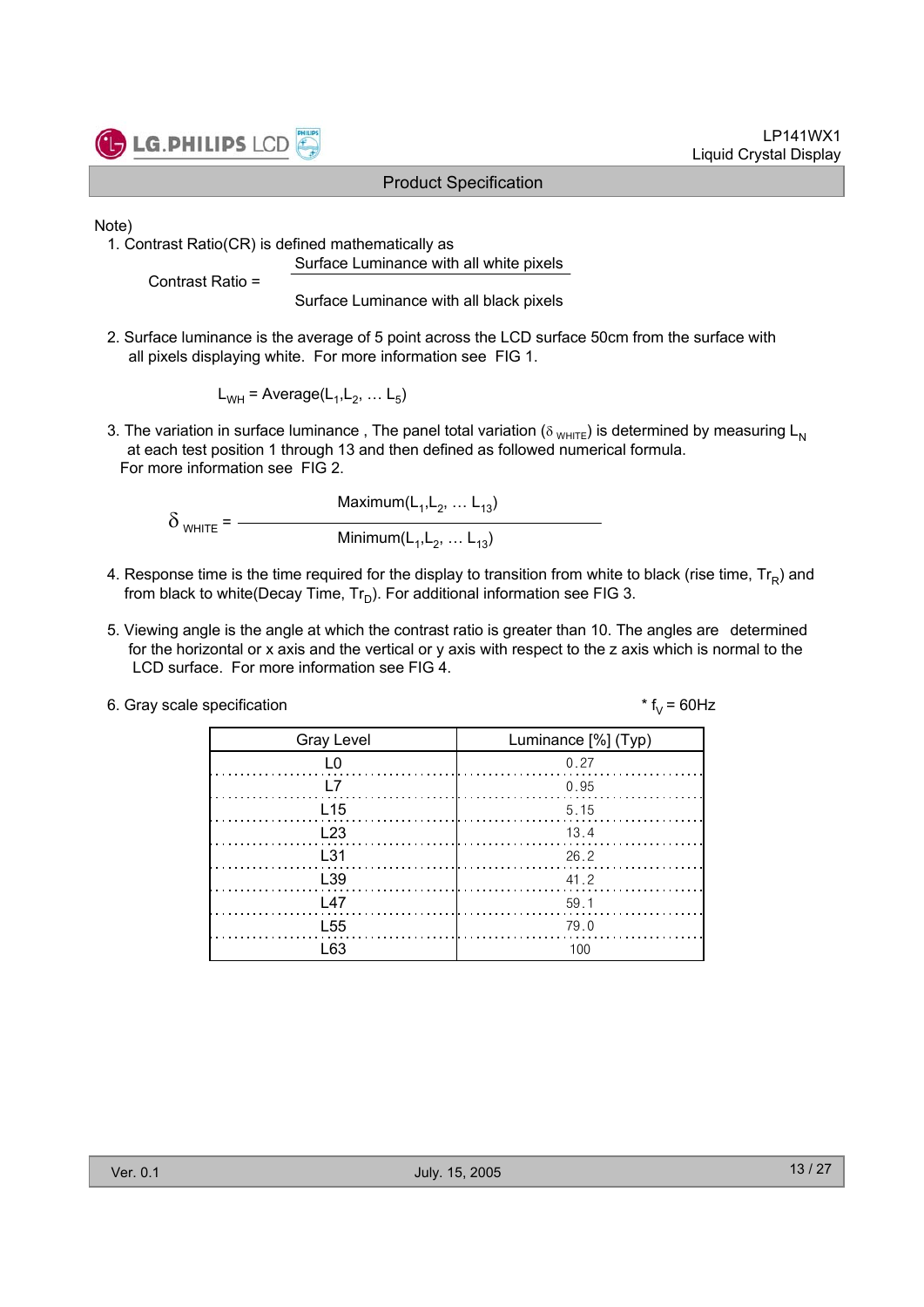

#### **FIG. 2 Luminance**

<measuring point for surface luminance & measuring point for luminance variation>



H,V : ACTIVE AREA A : H/4 mm B : V/4 mm C : 10 mm D : 10 mm POINTS : 13 POINTS

#### **FIG. 3 Response Time**

The response time is defined as the following figure and shall be measured by switching the input signal for "black" and "white".

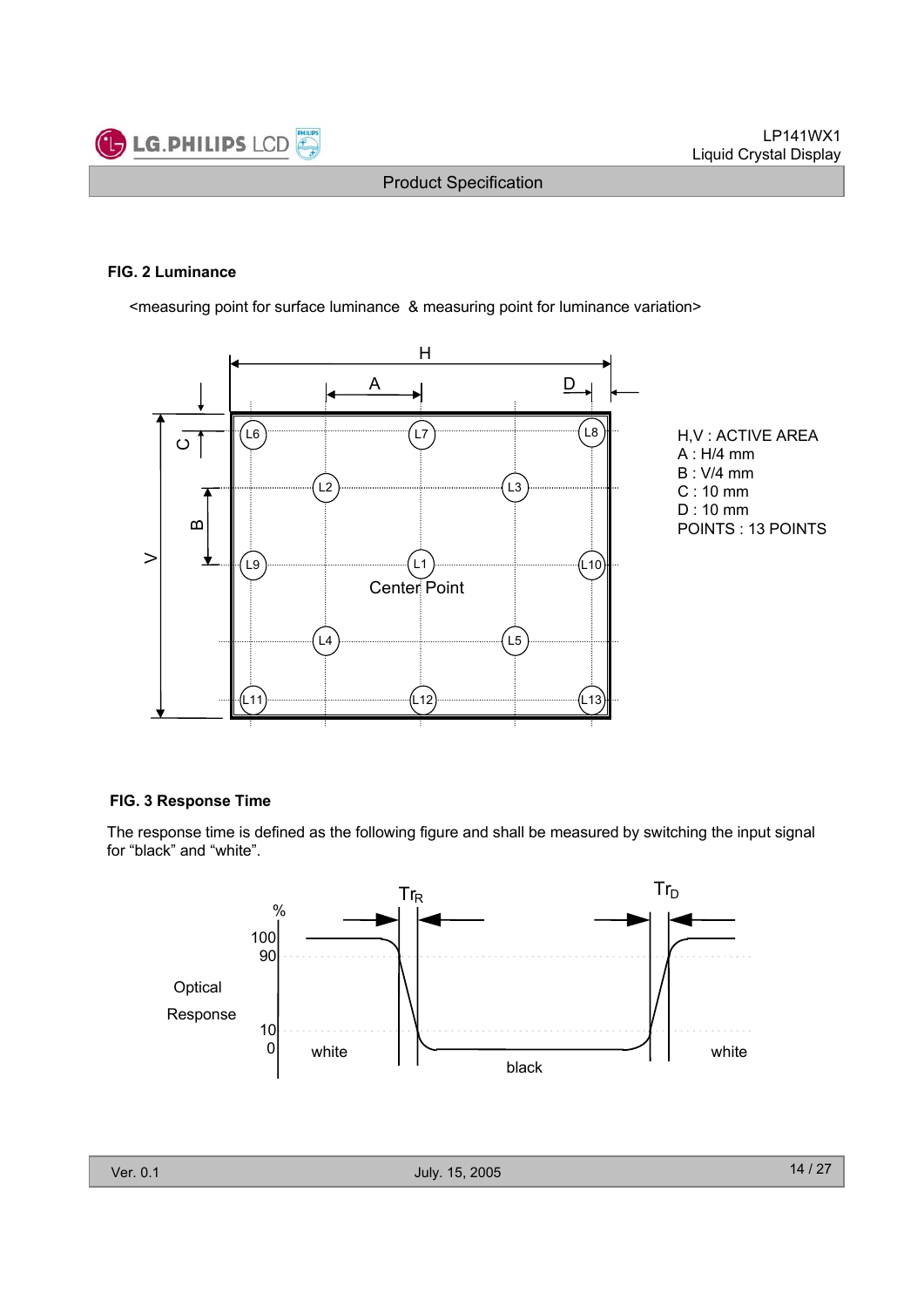

### **FIG. 4 Viewing angle**



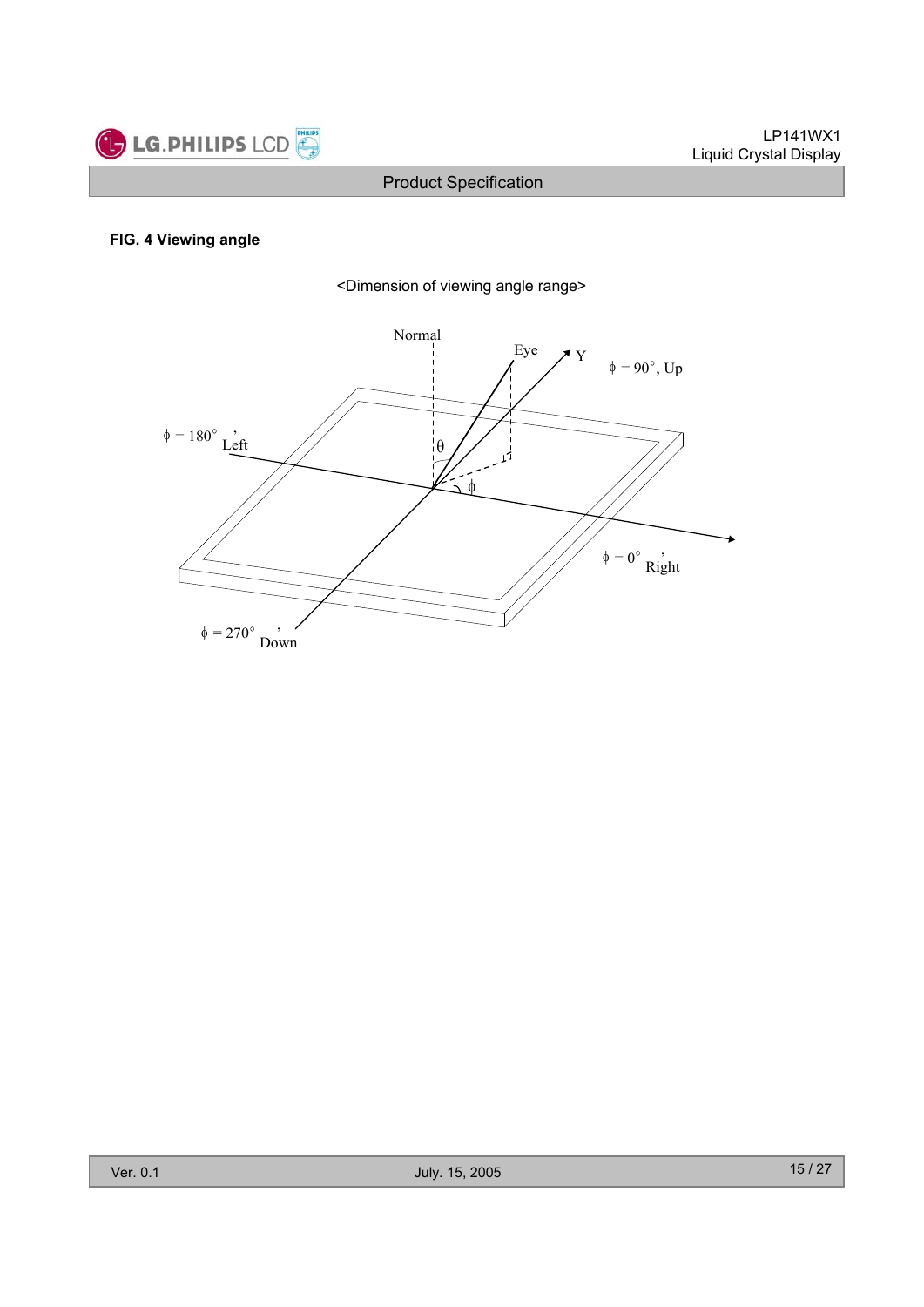

### **5. Mechanical Characteristics**

The contents provide general mechanical characteristics for the model LP141WX1. In addition the figures in the next page are detailed mechanical drawing of the LCD.

|                     | Horizontal                             | $319.5 \pm 0.5$ mm  |  |  |  |
|---------------------|----------------------------------------|---------------------|--|--|--|
| Outline Dimension   | Vertical                               | $205.5 \pm 0.5$ mm  |  |  |  |
|                     | Depth                                  | $5.5$ mm $(max)$    |  |  |  |
| Bezel Area          | Horizontal                             | $306.76 \pm 0.5$ mm |  |  |  |
|                     | Vertical                               | $193 \pm 0.5$ mm    |  |  |  |
|                     | Horizontal                             | 303.74 mm           |  |  |  |
| Active Display Area | Vertical                               | 189.84 mm           |  |  |  |
| Weight              | 415g (Typ.) 425g (Max.)                |                     |  |  |  |
| Surface Treatment   | Glare treatment of the front polarizer |                     |  |  |  |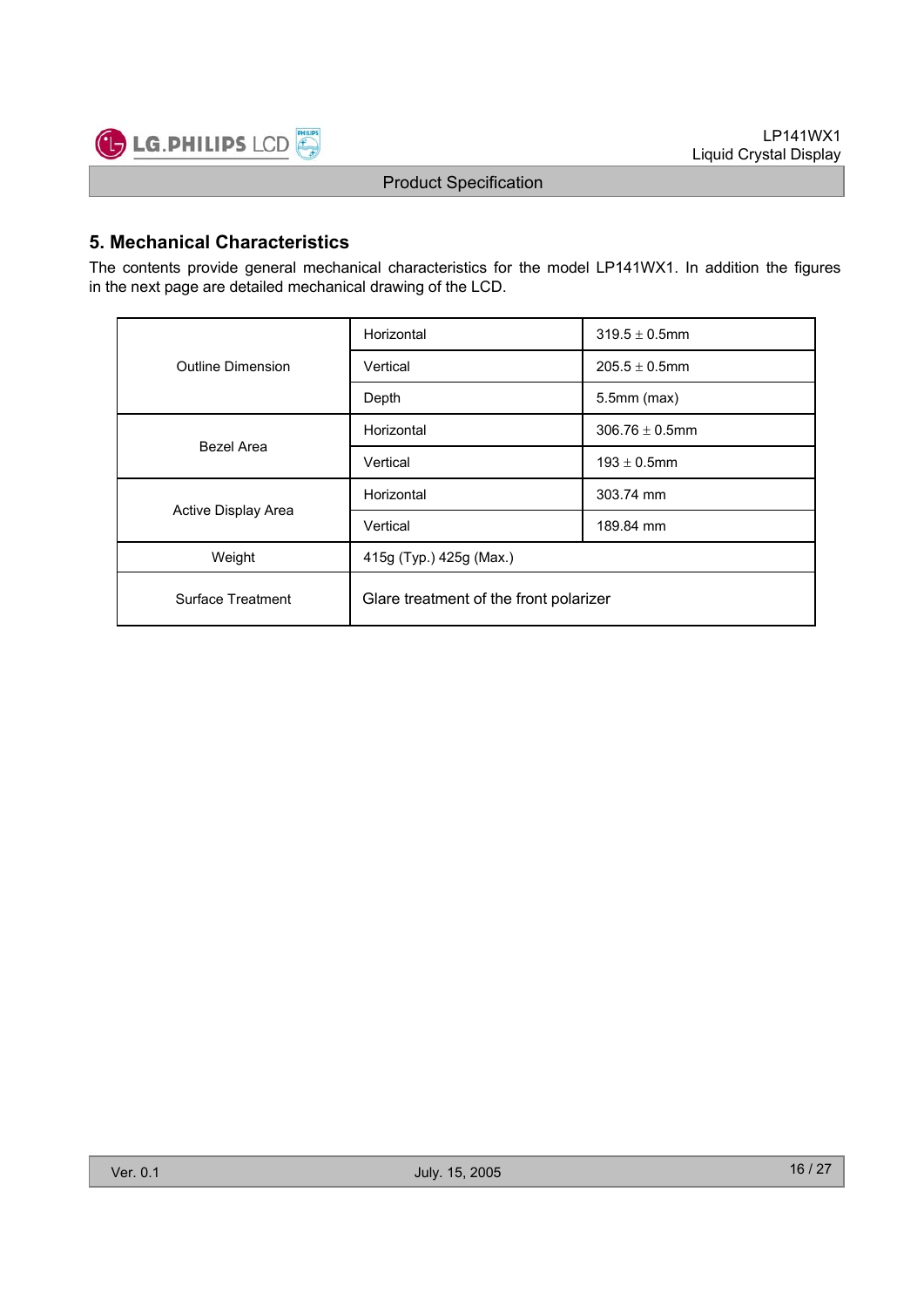





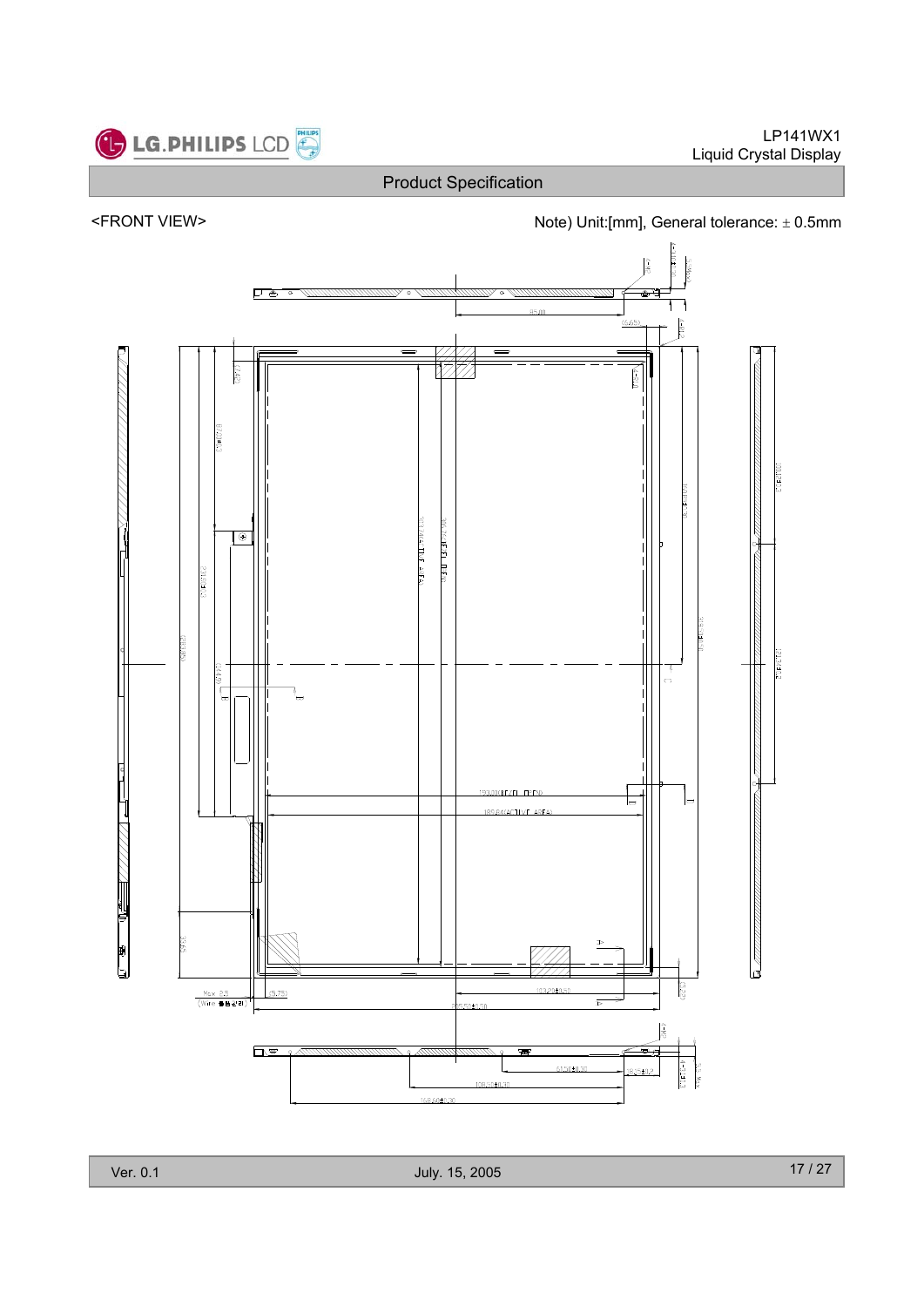

**LG.PHILIPS LCD** 

Product Specification

## <REAR VIEW> Note) Unit:[mm], General tolerance:  $\pm$  0.5mm



Ver. 0.1 July. 15, 2005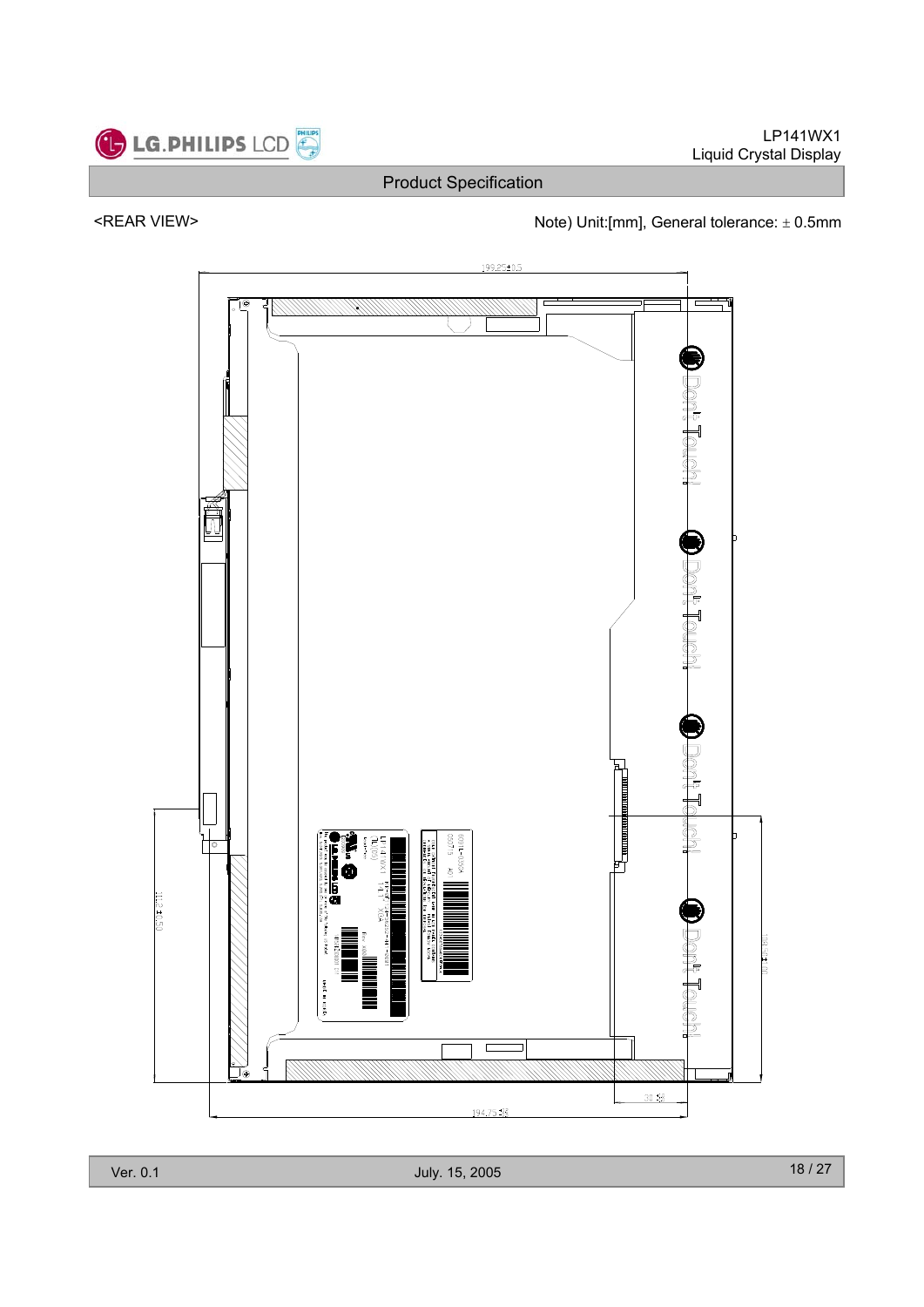

[ DETAIL DESCRIPTION OF SIDE MOUNTING SCREW ]



SECTION A-A<br>SCALE 5/1

# \*SCREW(8ea) TORQUE : 2kgf.cm max \*Mounting SCREW Depth : 2.5mm max

Note) Unit: [mm], General tolerance:  $\pm$  0.5mm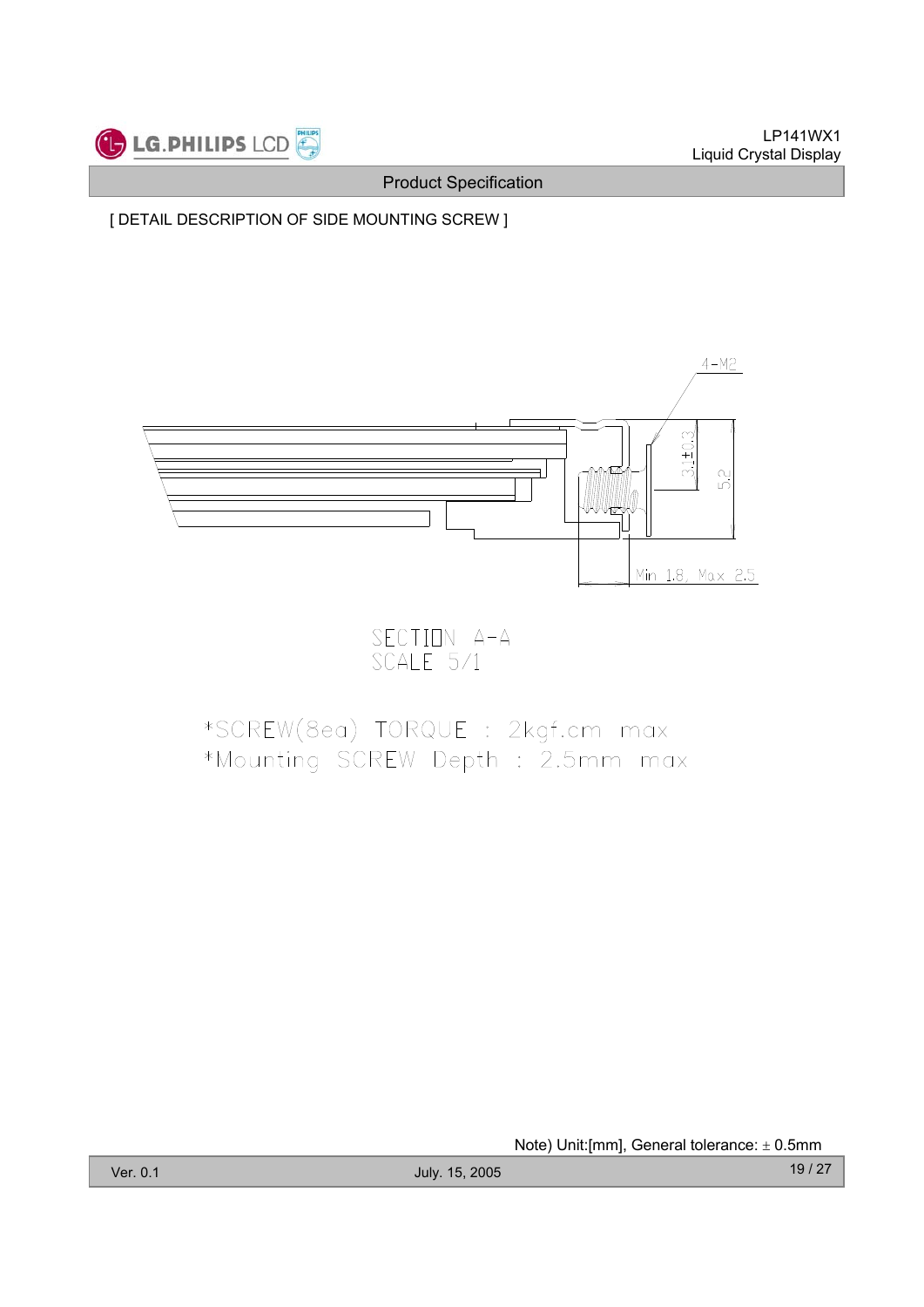

### **6. Reliability**

Environment test condition

| No.         | Test Item                                   | Conditions                                                                                       |
|-------------|---------------------------------------------|--------------------------------------------------------------------------------------------------|
| $\mathbf 1$ | High temperature storage test               | Ta= $60^{\circ}$ C, 240h                                                                         |
| 2           | Low temperature storage test                | Ta= $-20^{\circ}$ C, 240h                                                                        |
| 3           | High temperature operation test             | Ta= 50°C, 50%RH, 240h                                                                            |
| 4           | Low temperature operation test              | Ta= $0^{\circ}$ C, 240h                                                                          |
| 5           | Vibration test (non-operating)              | Sine wave, $10 \sim 500 \sim 10$ Hz, 1.5G, 0.37 oct/min<br>3 axis, 1 hour/axis                   |
| 6           | Shock test (non-operating)                  | Half sine wave, 180G, 2ms<br>one shock of each six faces(I.e. run 180G 6ms<br>for all six faces) |
| 7           | Altitude<br>operating<br>storage / shipment | $0 \sim 10,000$ feet (3,048m) 24Hr<br>$0 \sim 40,000$ feet (12,192m) 24Hr                        |

{ Result Evaluation Criteria }

There should be no change which might affect the practical display function when the display quality test is conducted under normal operating condition.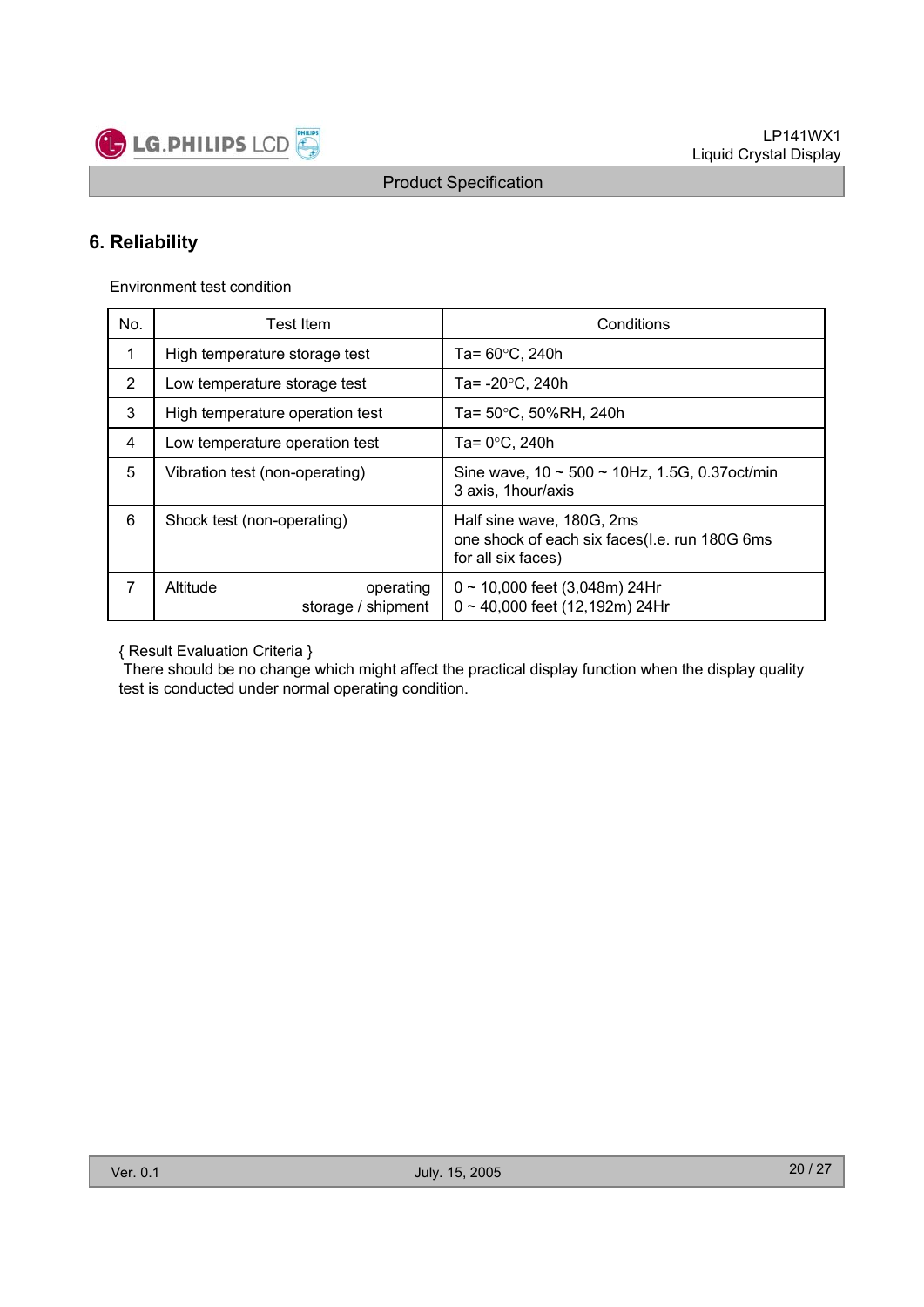

### **7. International Standards**

#### **7-1. Safety**

a) UL 60950, Third Edition, Underwriters Laboratories, Inc., Dated Dec. 11, 2000.

Standard for Safety of Information Technology Equipment, Including Electrical Business Equipment. b) CAN/CSA C22.2, No. 60950, Third Edition, Canadian Standards Association, Dec. 1, 2000. Standard for Safety of Information Technology Equipment, Including Electrical Business Equipment.

c) EN 60950 : 2000, Third Edition

IEC 60950 : 1999, Third Edition

European Committee for Electrotechnical Standardization(CENELEC)

EUROPEAN STANDARD for Safety of Information Technology Equipment Including Electrical Business Equipment.

### **7-2. EMC**

a) ANSI C63.4 "Methods of Measurement of Radio-Noise Emissions from Low-Voltage Electrical and Electrical Equipment in the Range of 9kHZ to 40GHz. "American National Standards Institute(ANSI), 1992

b) C.I.S.P.R "Limits and Methods of Measurement of Radio Interface Characteristics of Information Technology Equipment." International Special Committee on Radio Interference.

c) EN 55022 "Limits and Methods of Measurement of Radio Interface Characteristics of Information Technology Equipment." European Committee for Electrotechnical Standardization.(CENELEC), 1998 ( Including A1: 2000 )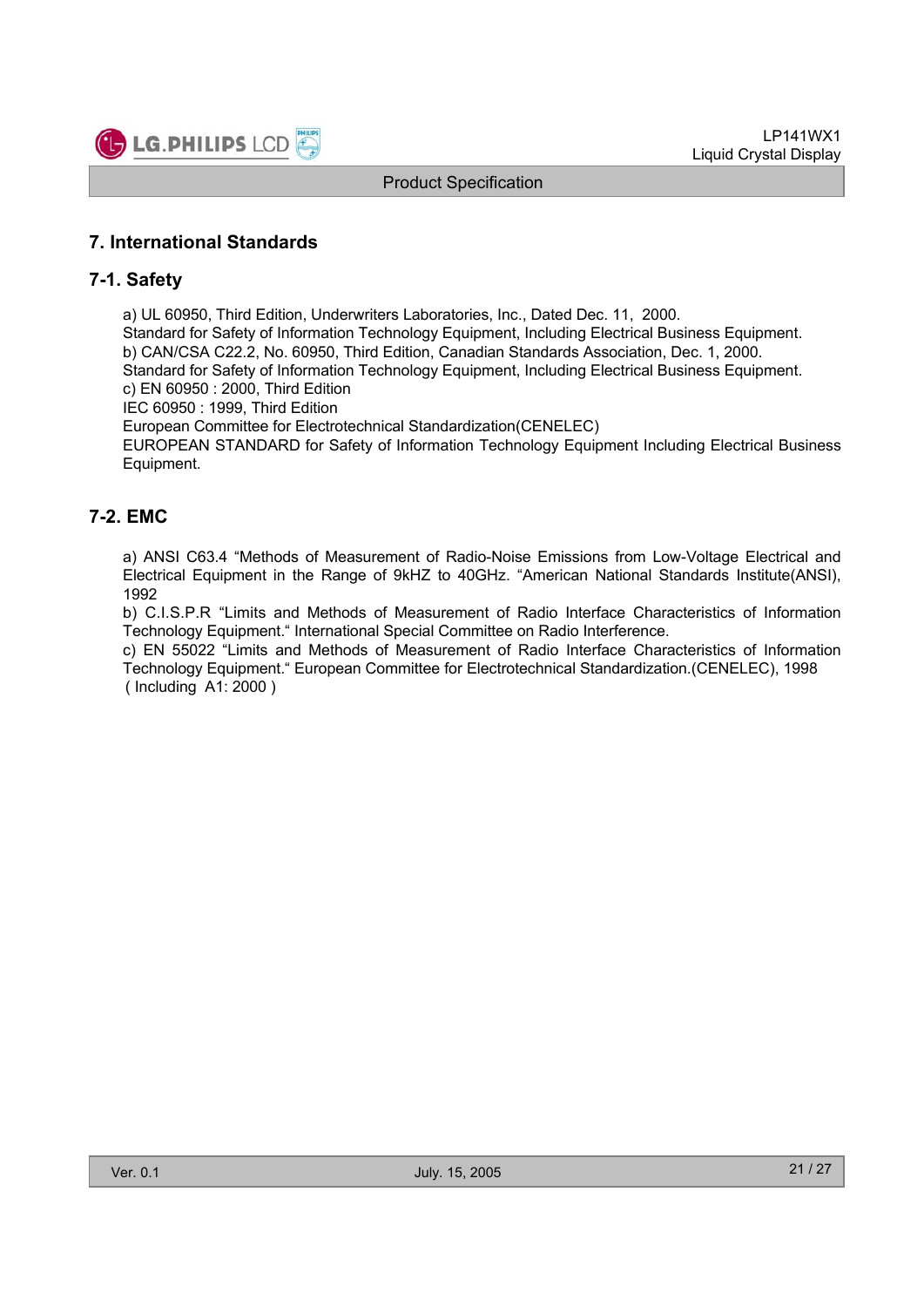

### **8. Packing**

#### **8-1. Designation of Lot Mark**

a) Lot Mark



A,B,C : SIZE(INCH) D : YEAR

G : ASSEMBLY CODE H ~ M : SERIAL NO.

E : MONTH F : FACTORY CODE

#### **Note**

#### 1. YEAR

| Year | 2001 | 2002 | 2003 | 2004 | 2005 | 2006 | 2007 | 2008 | 2009 | 2010 |
|------|------|------|------|------|------|------|------|------|------|------|
| Mark |      |      |      |      |      |      |      |      |      |      |

#### 2. MONTH

| Month | Jan | -<br>Feb | Mar | Apr | Mav | Jun | Jul | Aug | Sep | Oct | Nov    | Dec |
|-------|-----|----------|-----|-----|-----|-----|-----|-----|-----|-----|--------|-----|
| Mark  |     | -        |     |     | ∼   |     |     |     |     |     | г<br>◡ | ັ   |

#### 3. FACTORY CODE

| <b>Factory Code</b> | <b>LPL Gumi</b> | <b>LPL Nanjing</b> | <b>HEESUNG</b> |
|---------------------|-----------------|--------------------|----------------|
| Mark                |                 |                    |                |

4. SERIAL NO.

Mark 100001~199999, 200001~299999, 300001~399999, …., A00001~A99999, ….., Z00001~Z99999

#### b) Location of Lot Mark

Serial No. is printed on the label. The label is attached to the backside of the LCD module. This is subject to change without prior notice.

#### **8-2. Packing Form**

- a) Package quantity in one box : 20ea
- b) Box Size : 430 X 334 X 287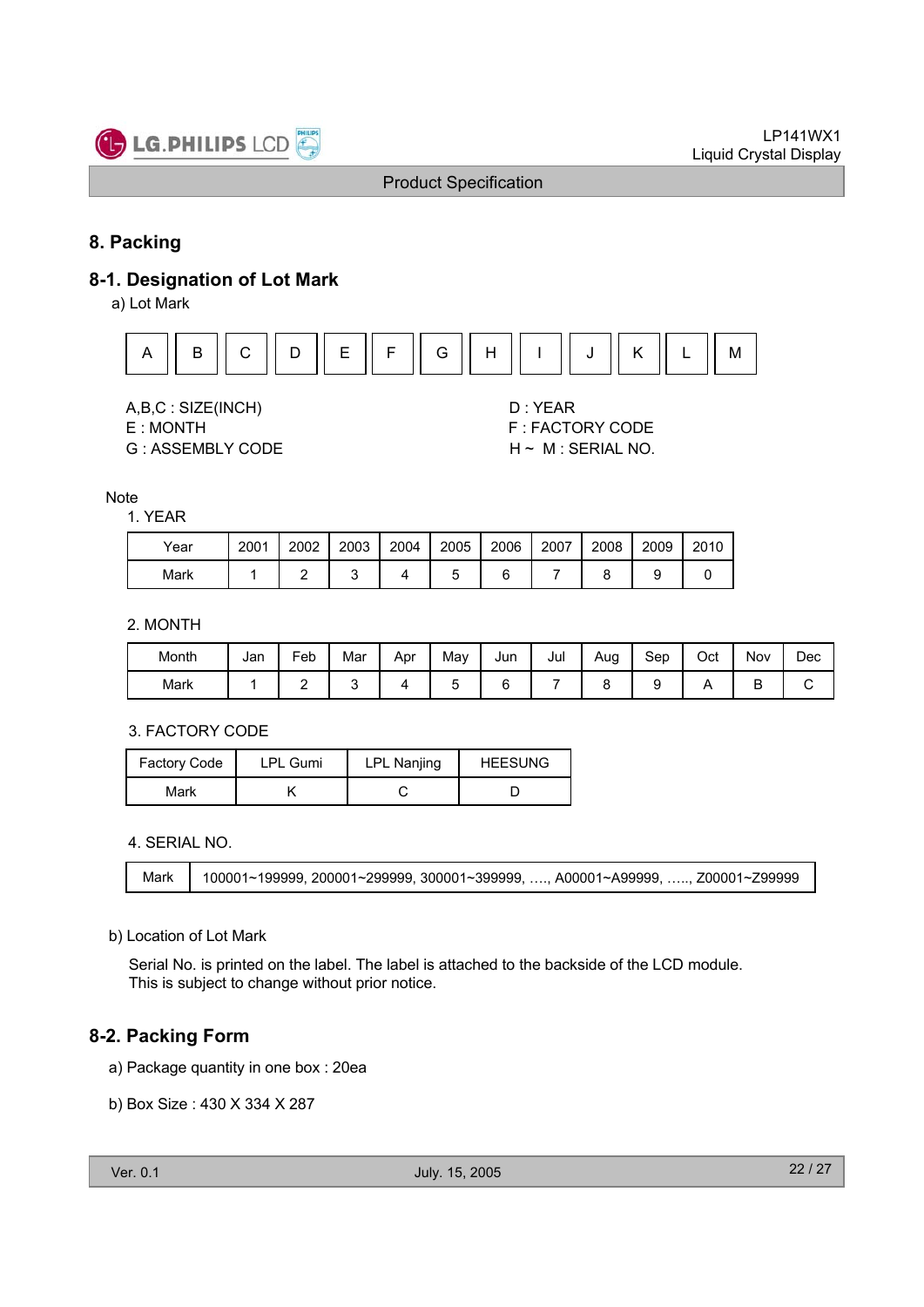

### **9. PRECAUTIONS**

Please pay attention to the followings when you use this TFT LCD module.

### **9-1. MOUNTING PRECAUTIONS**

- (1) You must mount a module using holes arranged in four corners or four sides.
- (2) You should consider the mounting structure so that uneven force (ex. Twisted stress) is not applied to the module. And the case on which a module is mounted should have sufficient strength so that external force is not transmitted directly to the module.
- (3) Please attach the surface transparent protective plate to the surface in order to protect the polarizer. Transparent protective plate should have sufficient strength in order to the resist external force.
- (4) You should adopt radiation structure to satisfy the temperature specification.
- (5) Acetic acid type and chlorine type materials for the cover case are not desirable because the former generates corrosive gas of attacking the polarizer at high temperature and the latter causes circuit break by electro-chemical reaction.
- (6) Do not touch, push or rub the exposed polarizers with glass, tweezers or anything harder than HB pencil lead. And please do not rub with dust clothes with chemical treatment. Do not touch the surface of polarizer for bare hand or greasy cloth.(Some cosmetics are detrimental to the polarizer.)
- (7) When the surface becomes dusty, please wipe gently with absorbent cotton or other soft materials like chamois soaks with petroleum benzene. Normal-hexane is recommended for cleaning the adhesives used to attach front / rear polarizers. Do not use acetone, toluene and alcohol because they cause chemical damage to the polarizer.
- (8) Wipe off saliva or water drops as soon as possible. Their long time contact with polarizer causes deformations and color fading.
- (9) Do not open the case because inside circuits do not have sufficient strength.

### **9-2. OPERATING PRECAUTIONS**

- (1) The spike noise causes the mis-operation of circuits. It should be lower than following voltage :  $V=\pm 200$ mV(Over and under shoot voltage)
- (2) Response time depends on the temperature.(In lower temperature, it becomes longer.)
- (3) Brightness depends on the temperature. (In lower temperature, it becomes lower.) And in lower temperature, response time(required time that brightness is stable after turned on) becomes longer.
- (4) Be careful for condensation at sudden temperature change. Condensation makes damage to polarizer or electrical contacted parts. And after fading condensation, smear or spot will occur.
- (5) When fixed patterns are displayed for a long time, remnant image is likely to occur.
- (6) Module has high frequency circuits. Sufficient suppression to the electromagnetic interference shall be done by system manufacturers. Grounding and shielding methods may be important to minimized the interference.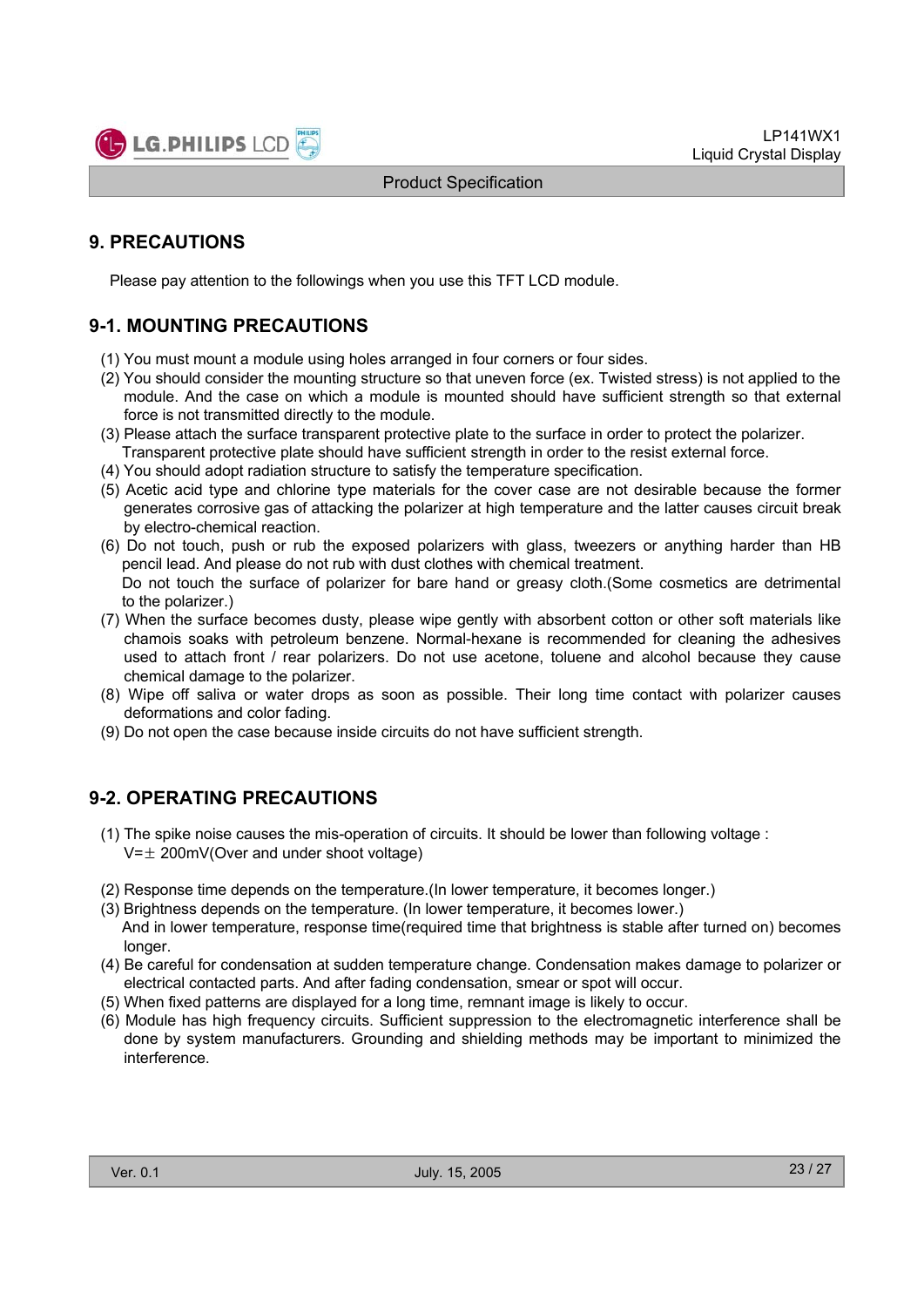

#### **9-3. ELECTROSTATIC DISCHARGE CONTROL**

Since a module is composed of electronic circuits, it is not strong to electrostatic discharge. Make certain that treatment persons are connected to ground through wrist band etc. And don't touch interface pin directly.

### **9-4. PRECAUTIONS FOR STRONG LIGHT EXPOSURE**

Strong light exposure causes degradation of polarizer and color filter.

### **9-5. STORAGE**

When storing modules as spares for a long time, the following precautions are necessary.

- (1) Store them in a dark place. Do not expose the module to sunlight or fluorescent light. Keep the temperature between  $5^{\circ}$ C and  $35^{\circ}$ C at normal humidity.
- (2) The polarizer surface should not come in contact with any other object. It is recommended that they be stored in the container in which they were shipped.

### **9-6. HANDLING PRECAUTIONS FOR PROTECTION FILM**

- (1) When the protection film is peeled off, static electricity is generated between the film and polarizer. This should be peeled off slowly and carefully by people who are electrically grounded and with well ion-blown equipment or in such a condition, etc.
- (2) The protection film is attached to the polarizer with a small amount of glue. If some stress is applied to rub the protection film against the polarizer during the time you peel off the film, the glue is apt to remain on the polarizer.

Please carefully peel off the protection film without rubbing it against the polarizer.

- (3) When the module with protection film attached is stored for a long time, sometimes there remains a very small amount of glue still on the polarizer after the protection film is peeled off.
- (4) You can remove the glue easily. When the glue remains on the polarizer surface or its vestige is recognized, please wipe them off with absorbent cotton waste or other soft material like chamois soaked with normal-hexane.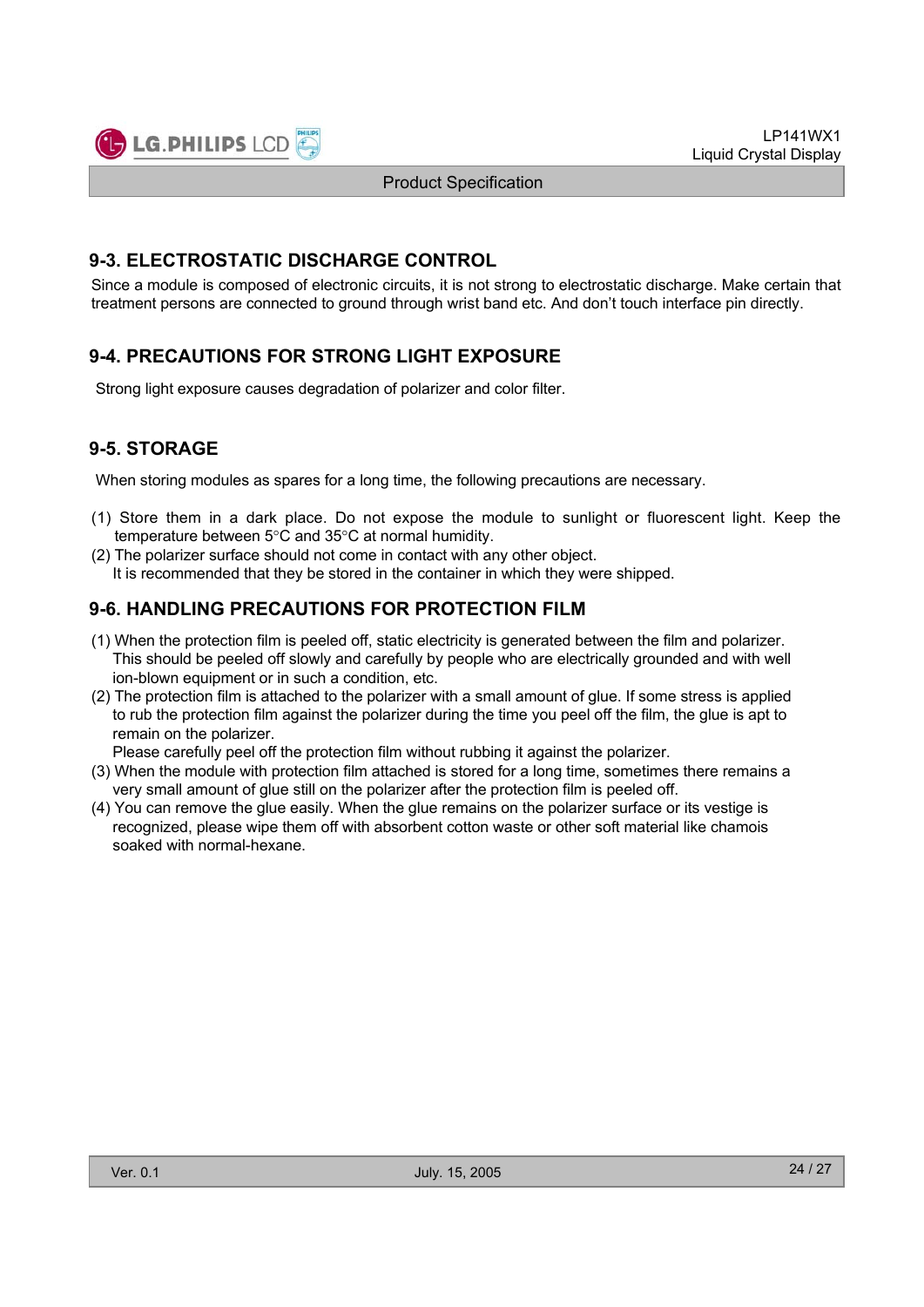

| Byte#          | Byte#           |                                                          |                                  | Value            | Value                |                      |
|----------------|-----------------|----------------------------------------------------------|----------------------------------|------------------|----------------------|----------------------|
| (decimal)      | (HEX)           | <b>Field Name and Comments</b>                           |                                  | (HEX)            | (binary)             |                      |
| 0              | $^{00}$         | Header                                                   | $\overline{0}$                   | $\mathbb O$      | 0000<br>0000         |                      |
| $\mathbf{1}$   | 01              |                                                          | $\overline{\mathsf{F}}$          | $\overline{F}$   | 1111<br>1111         |                      |
| $\mathbf{2}$   | 02              |                                                          | F.                               | $\mathsf F$      | 1111<br>1111         |                      |
| 3              | 03              |                                                          | F                                | F                | 1111<br>1111         | Header               |
| $\overline{4}$ | 04              |                                                          | F                                | F                | 1111<br>1111         |                      |
| 5              | 05              |                                                          | F                                | F                | 1111<br>1111         |                      |
| 6              | 06              |                                                          | F.                               | F                | 1111<br>1111         |                      |
| 7              | 07              |                                                          | $\mathbf 0$                      | $\mathbf 0$      | 0000<br>0000         |                      |
| 8              | 08              | EISA manufacturer code = LPL                             | $\mathfrak{S}$                   | $\overline{c}$   | 0011<br>0010         |                      |
| 9              | 09              |                                                          | $\overline{0}$                   | $\mathsf C$      | 0000<br>1100         |                      |
| 10             | 0A              | Product code =                                           | $\overline{0}$                   | $\mathbf 0$      | 0000<br>0000         |                      |
| 11             | 0B              | (Hex, LSB first)                                         | 0                                | $\mathbf 0$      | 0000<br>0000         |                      |
| 12             | OC              | 32-bit serial number                                     | 0                                | $\boldsymbol{0}$ | 0000<br>0000         | Vender/              |
| 13             | OD              |                                                          | 0                                | $\mathbf 0$      | 0000<br>0000         | Product ID           |
| 14             | 0E              |                                                          | 0                                | $\mathbf 0$      | $0000\,$<br>0000     |                      |
| 15             | 0F              |                                                          | 0                                | $\mathbf 0$      | 0000<br>0000         |                      |
| 16             | 10 <sup>1</sup> | Week of manufacture                                      | 0                                | $\mathbf 0$      | 0000<br>0000         |                      |
| 17             | 11              | Year of manufacture = 2005                               | 0                                | F                | 0000<br>1111         |                      |
| 18             | 12              | EDID Structure version $# = 1$                           | $\overline{0}$                   |                  | 0000<br>0001         | <b>EDID Version/</b> |
| 19             | 13              | EDID Revision $# = 3$                                    | 0                                | 3                | 0000<br>0011         | Revision             |
| 20             | 14              | Video input definition = Digital I/p,non TMDS CRGB       | 8                                | $\mathbb O$      | 1000<br>0000         |                      |
| 21             | 15              | Max H image size $(\text{cm}) = 30.374 \text{cm}$ $(30)$ | $\mathbf{1}$                     | E                | 0001<br>1110         | Display              |
| 22             | 16              | Max V image $size(cm) = 18.984cm(19)$                    |                                  | 3                | 0011<br>0001         | Parameter            |
| 23             | 17              | Display gamma $= 2.20$                                   | $\overline{7}$                   | 8                | 0111<br>1000         |                      |
| 24             | 18              | Feature support(DPMS) = Active off, RGB Color            | 0                                | A                | 0000<br>1010         |                      |
| 25             | 19              | Red/Green low Bits                                       | C                                | $\overline{4}$   | 1100<br>0100         |                      |
| 26             | 1A              | Blue/White Low Bits                                      | $\overline{4}$                   | $\Omega$         | 0100<br>0000         |                      |
| 27             | 1B              | $Rx = 0.582$<br>Red X                                    | $\overline{9}$                   | $\overline{4}$   | 1001<br>0100         |                      |
| 28             | 1C              | Red Y<br>$Rv = 0.344$                                    | 5                                | 8                | 0101<br>1000         |                      |
| 29             | 1D              | Green X<br>$Gx = 0.326$                                  | 5                                | 3                | 0101<br>0011         | Color                |
| 30             | 1E<br>1F        | Green Y<br>$Gy = 0.547$                                  | 8                                | C                | 1000<br>1100<br>0010 | Characteristic       |
| 31<br>32       | 20              | Blue X<br>$Bx = 0.158$<br>Blue Y                         | $\overline{c}$<br>$\overline{2}$ | 8<br>3           | 1000<br>0010<br>0011 |                      |
| 33             | 21              | $By = 0.137$<br>White X<br>$Wx = 0.313$                  | $\mathbf 5$                      | $\boldsymbol{0}$ | 0101<br>0000         |                      |
| 34             | 22              | White Y<br>$Wy = 0.329$                                  | 5                                | $\overline{4}$   | 0101<br>0100         |                      |
| 35             | 23              | Established Timing I                                     | $\overline{0}$                   | 0                | 0000<br>0000         | Established          |
| 36             | 24              | Established Timing II                                    | $\overline{0}$                   | $\mathbf{0}$     | 0000<br>0000         | Timings              |
| 37             | 25              | Manufacturer's Timings                                   | 0                                | $\mathbf{0}$     | 0000<br>0000         |                      |
| 38             | 26              | Standard Timing Identification 1 was not used            | $\mathbf{0}$                     | $\mathbf{1}$     | 0000<br>0001         |                      |
| 39             | 27              | Standard Timing Identification 1 was not used            | $\mathbf 0$                      | $\mathbf{1}$     | 0001<br>0000         |                      |
| 40             | 28              | Standard Timing Identification 2 was not used            | $\mathbf 0$                      | $\mathbf{1}$     | 0000<br>0001         |                      |
| 41             | 29              |                                                          | 0                                | $\mathbf{1}$     | 0000                 |                      |
|                |                 | Standard Timing Identification 2 was not used            |                                  |                  | 0001                 |                      |
| 42             | 2Α              | Standard Timing Identification 3 was not used            | $\overline{0}$                   |                  | 0000<br>0001         |                      |
| 43             | 2В              | Standard Timing Identification 3 was not used            | $\overline{0}$                   | $\overline{1}$   | 0000<br>0001         |                      |
| 44             | 2C              | Standard Timing Identification 4 was not used            | $\overline{0}$                   | $\mathbf{1}$     | 0001<br>0000         | Standard             |
| 45             | 2D              | Standard Timing Identification 4 was not used            | $\mathbf 0$                      | $\mathbf{1}$     | 0000<br>0001         | Timing ID            |
| 46             | 2E              | Standard Timing Identification 5 was not used            | 0                                | $\mathbf{1}$     | 0000<br>0001         |                      |
| 47             | 2F              | Standard Timing Identification 5 was not used            | $\mathbf 0$                      | $\mathbf{1}$     | 0000<br>0001         |                      |
| 48             | 30              | Standard Timing Identification 6 was not used            | 0                                | $\mathbf{1}$     | 0001<br>0000         |                      |
| 49             | 31              | Standard Timing Identification 6 was not used            | 0                                | $\mathbf{1}$     | 0001<br>0000         |                      |
| 50             | 32              | Standard Timing Identification 7 was not used            | 0                                | $\mathbf{1}$     | 0000<br>0001         |                      |
| 51             | 33              | Standard Timing Identification 7 was not used            | 0                                | $\mathbf{1}$     | 0000<br>0001         |                      |
| 52             | 34              | Standard Timing Identification 8 was not used            | 0                                | $\mathbf{1}$     | 0000<br>0001         |                      |
| 53             | 35              | Standard Timing Identification 8 was not used            | 0                                | 1                | 0000<br>0001         |                      |
|                |                 |                                                          |                                  |                  |                      |                      |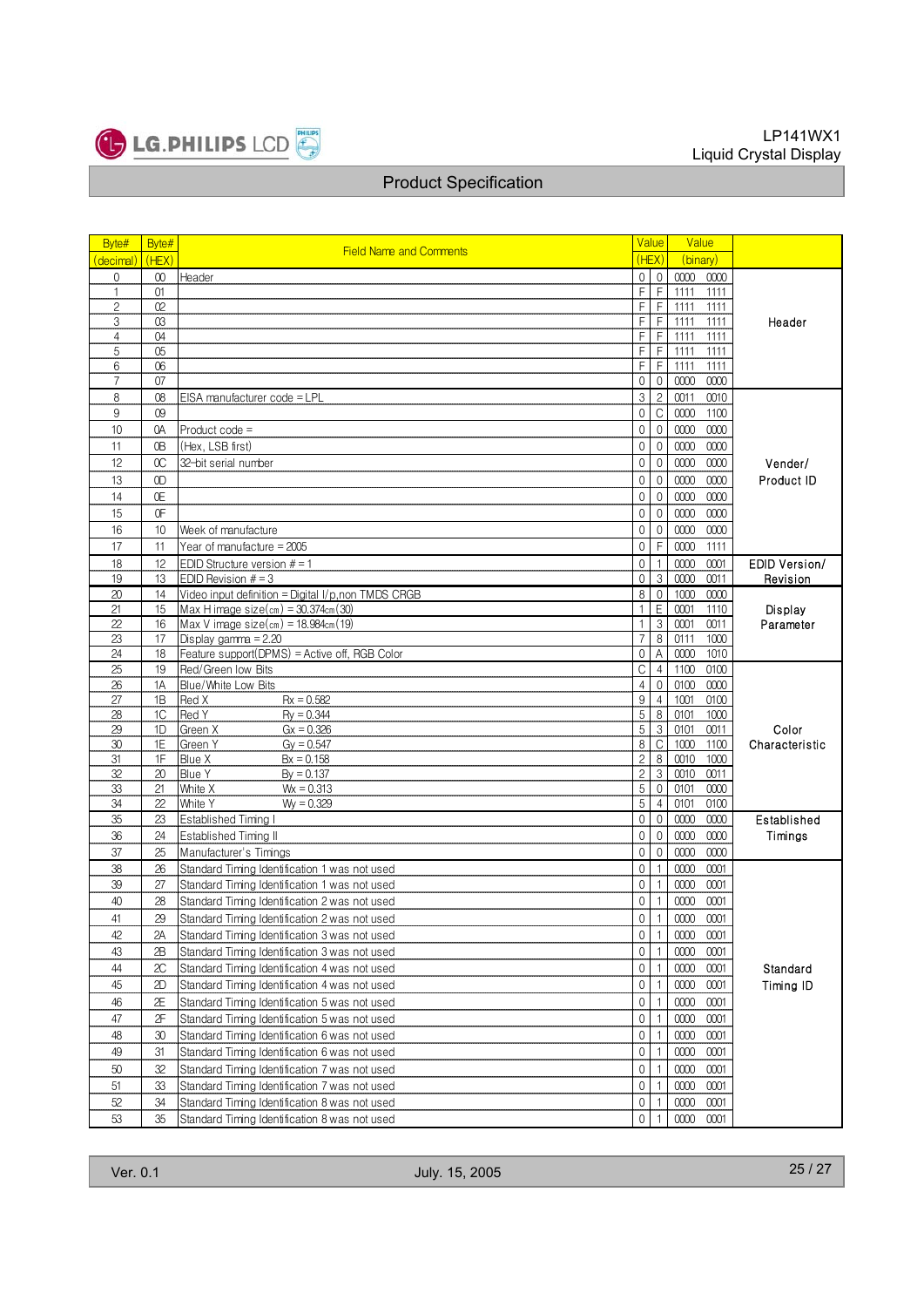

| Byte#     | Byte# | <b>Field Name and Comments</b>                                                             |                | Value            | Value        |             |
|-----------|-------|--------------------------------------------------------------------------------------------|----------------|------------------|--------------|-------------|
| (decimal) | (HEX) |                                                                                            |                | (HEX)            | (binary)     |             |
| 54        | 36    | 1280 X 800 @ 60Hz mode: pixel clock = 71.0MHz                                              |                | BC               | 1011 1100    |             |
| 55        | 37    | (Stored LSB first)                                                                         | 1 <sup>1</sup> | $\overline{B}$   | 0001 1011    |             |
| 56        | 38    | Horizontal Active = 1280 pixels                                                            |                | 0 <sub>0</sub>   | 0000 0000    |             |
| 57        | 39    | Horizontal Blanking = 160 pixels                                                           | $\mathsf{A}$   | $\mathbb O$      | 1010 0000    |             |
| 58        | 3A    | Horizontal Active: Horizontal Blanking = 1280: 160                                         | 5 <sup>1</sup> | $\overline{0}$   | 0101<br>0000 |             |
| 59        | 3B    | Vertical Avtive = 800 lines                                                                | $\overline{2}$ | $\mathbb O$      | 0010 0000    |             |
| 60        | 3C    | Vertical Blanking = 23 lines                                                               | 1              | $\overline{7}$   | 0001<br>0111 | Detailed    |
| 61        | 3D    | Vertical Active: Vertical Blanking = 800: 23                                               | $\overline{3}$ | $\overline{0}$   | 0011 0000    | Timing      |
| 62        | 3E    | Horizontal Sync. Offset = 48 pixels                                                        | $\overline{3}$ | $\mathbf{0}$     | 0011<br>0000 | Description |
| 63        | 3F    | Horizontal Sync Pulse Width = 32 pixels                                                    | $2 \mid$       | $\mathbf{0}$     | 0010 0000    | #1          |
| 64        | 40    | Vertical Sync Offset = $3$ lines, Sync Width = $6$ lines                                   | $\overline{3}$ | $\,6\,$          | 0011 0110    |             |
| 65        | 41    | Horizontal Vertical Sync Offset/Width upper 2bits = 0                                      | $\overline{0}$ | $\mathbf{0}$     | 0000 0000    |             |
| 66        | 42    | Horizontal Image Size = $303.74$ mm $(304)$                                                |                | 30               | 0011 0000    |             |
| 67        | 43    | Vertical Image Size = 189.84mm (190)                                                       |                | <b>B</b> E       | 1011 1110    |             |
| 68        | 44    | Horizontal & Vertical Image Size                                                           | 1              | $\mathbf{0}$     | 0001<br>0000 |             |
| 69        | 45    | Horizontal Border = $0$                                                                    | $\overline{0}$ | $\mathbf 0$      | 0000 0000    |             |
| 70        | 46    | Vertical Border = $0$                                                                      | $\overline{0}$ | $\mathbb O$      | 0000<br>0000 |             |
| 71        | 47    | Non-interlaced, Normal display, no stereo, Digital separate sync, H/V pol negatives        | $\mathbf{1}$   | 8                | 0001<br>1000 |             |
| 72        | 48    | 1280 X 800 $@$ 60Hz mode: pixel clock = 71.0MHz                                            |                | B C              | 1011<br>1100 |             |
| 73        | 49    | (Stored LSB first)                                                                         | 1 <sup>1</sup> | $\,$ B           | 0001 1011    |             |
| 74        | 4A    | Horizontal Active = 1280 pixels                                                            | $\overline{0}$ | $\mathbf{0}$     | 0000 0000    |             |
| 75        | 4B    | Horizontal Blanking = 160 pixels                                                           | $\mathsf{A}$   | $\mathbb O$      | 1010 0000    |             |
| 76        | 4C    | Horizontal Active: Horizontal Blanking = 1280: 160                                         | $\overline{5}$ | $\overline{0}$   | 0101 0000    |             |
| 77        | 4D    | Vertical Avtive = 800 lines                                                                | $\overline{2}$ | $\mathbf 0$      | 0010 0000    |             |
| 78        | 4E    | Vertical Blanking = 23 lines                                                               | 1 <sup>1</sup> | $\overline{7}$   | 0001 0111    | Detailed    |
| 79        | 4F    | Vertical Active : Vertical Blanking = 800 : 23                                             | $\overline{3}$ | $\mathbf 0$      | 0011<br>0000 | Timing      |
| 80        | 50    | Horizontal Sync. Offset = 48 pixels                                                        | 3 <sup>1</sup> | $\mathbf{0}$     | 0011<br>0000 | Description |
| 81        | 51    | Horizontal Sync Pulse Width = 32 pixels                                                    | $\overline{2}$ | $\mathbf{0}$     | 0010 0000    | #2          |
| 82        | 52    | Vertical Sync Offset = $3$ lines, Sync Width = $6$ lines                                   | $\overline{3}$ | 6                | 0011<br>0110 |             |
| 83        | 53    | Horizontal Vertical Sync Offset/Width upper 2bits = 0                                      |                | 0 <sup>0</sup>   | 0000 0000    |             |
| 84        | 55    | Horizontal Image Size = $303.74$ mm $(304)$                                                | $\overline{3}$ | $\mathbb O$      | 0110 1111    |             |
| 85        | 55    | Vertical Image Size = 189.84mm (190)                                                       | $\mathsf{B}$   | E                | 1110 0110    |             |
| 86        | 56    | Horizontal & Vertical Image Size                                                           | 1              | $\overline{0}$   | 0001 0000    |             |
| 87        | 57    | Horizontal Border = $0$                                                                    | $\overline{0}$ | $\overline{0}$   | 0000 0000    |             |
| 88        | 58    | Vertical Border = $0$                                                                      |                | 0 <sup>0</sup>   | 0000 0000    |             |
| 89        | 59    | Module "A" Revision (Example : 00, 01, 02, 03, etc.)                                       | $\overline{0}$ | $\Omega$         | 0000<br>0000 |             |
| 90        | 5A    | Flag                                                                                       |                | 0 <sup>0</sup>   | 0000<br>0000 |             |
| 91        | 5B    | Flag                                                                                       | $\overline{0}$ | $\mathbf 0$      | 0000 0000    |             |
| 92        | 5C    | Flag                                                                                       |                | $0 \mid 0$       | 0000<br>0000 |             |
| 93        | 5D    | Dummy Descriptor                                                                           |                | $F$ $E$          | 1111 1110    |             |
| 94        | 5E    | Flag                                                                                       | $\overline{0}$ | $\mathbf 0$      | 0000 0000    |             |
| 95        | 5F    | Dell $P/N$ 1st Character = W                                                               | 5 <sup>1</sup> |                  | 0101<br>0111 |             |
| 96        | 60    | Dell $P/N$ 2st Character = $D$                                                             |                | $4 \mid 4$       | 0100 0100    | Detailed    |
| 97        | 61    | Dell $P/N$ 3st Character = 2                                                               |                | 3 <sup>2</sup>   | 0011<br>0010 | Timing      |
| 98        | 62    | Dell $P/N$ 4st Character = 3                                                               |                | $3 \mid 3$       | 0011<br>0011 | Description |
| 99        | 63    | Dell $P/N$ 5st Character = 9                                                               |                | 3 9              | 0011<br>1001 | #3          |
| 100       | 64    | LCD Supplier EEDID Revision $# =$ VER 0.1                                                  |                | 0 <sup>1</sup> 1 | 0000<br>0001 |             |
| 101       | 65    | Manufacturer P/N = 1                                                                       | 3 <sup>1</sup> | $\overline{1}$   | 0011<br>0001 |             |
| 102       | 66    | Manufacturer $P/N = 4$                                                                     |                | $3 \mid 4$       | 0011<br>0100 |             |
| 103       | 67    | Manufacturer $P/N = 1$                                                                     |                | $3 \mid 1$       | 0011<br>0001 |             |
| 104       | 68    | Manufacturer $P/N = W$                                                                     |                | $5-7$            | 0101<br>0111 |             |
| 105       | 69    | Manufacturer $P/N = X$                                                                     |                | $5 \quad 8$      | 0101<br>1000 |             |
| 106       | 6A    | Manufacturer $P/N = 1$                                                                     |                | $3 \mid 1$       | 0001<br>0011 |             |
| 107       | 6B    | Manufacturer P/N(If<13 char, then terminate with ASCII code 0Ah, set remaining char = 20h) |                | 0 A              | 0000 1010    |             |